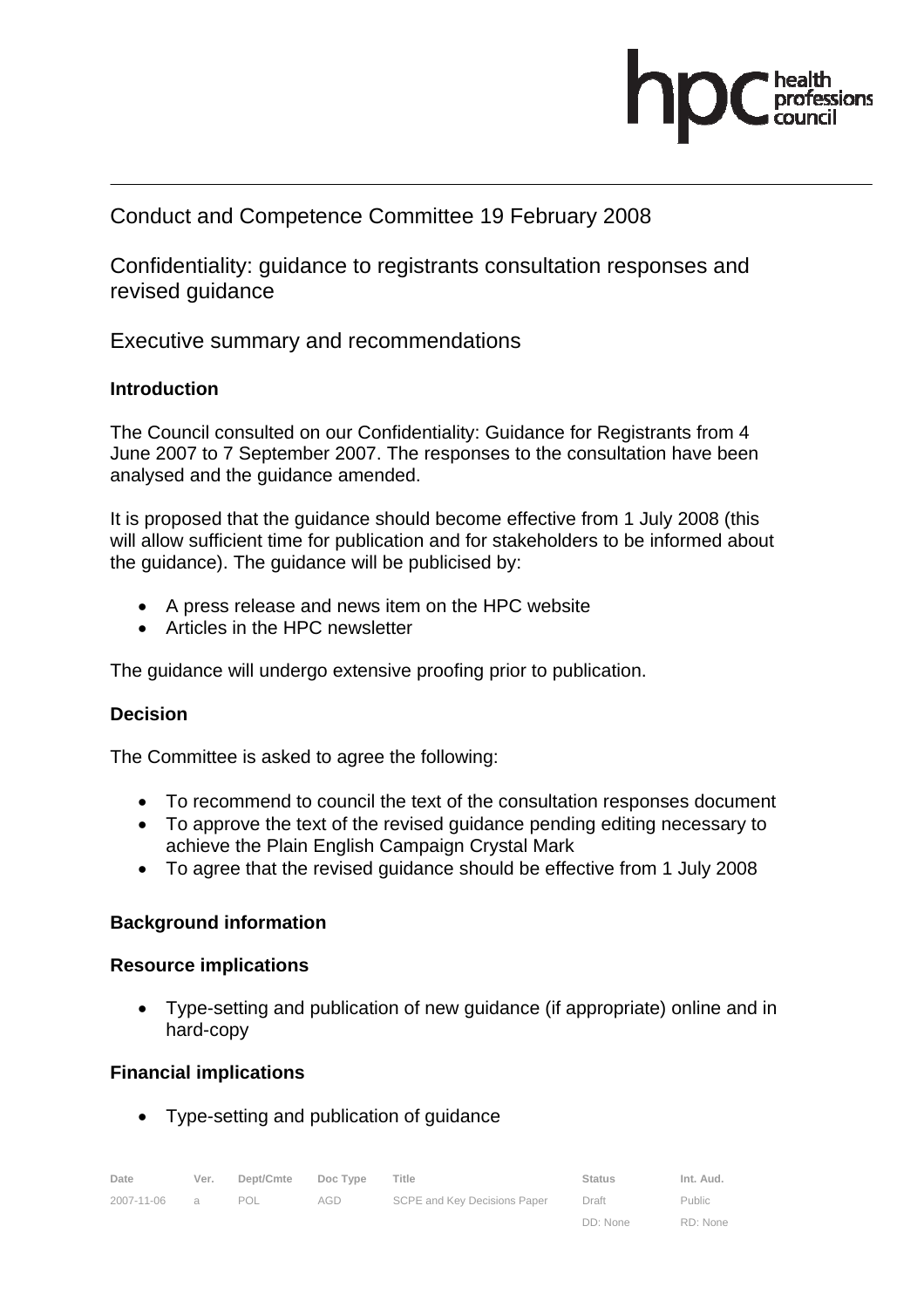These financial implications are accounted for in the 2007/8 budget.

## **Appendices**

The following are appended:

Appendix 1: Consultation responses document Appendix 2: Revised confidentiality: guidance to registrants

## **Date of paper**

1 February 2008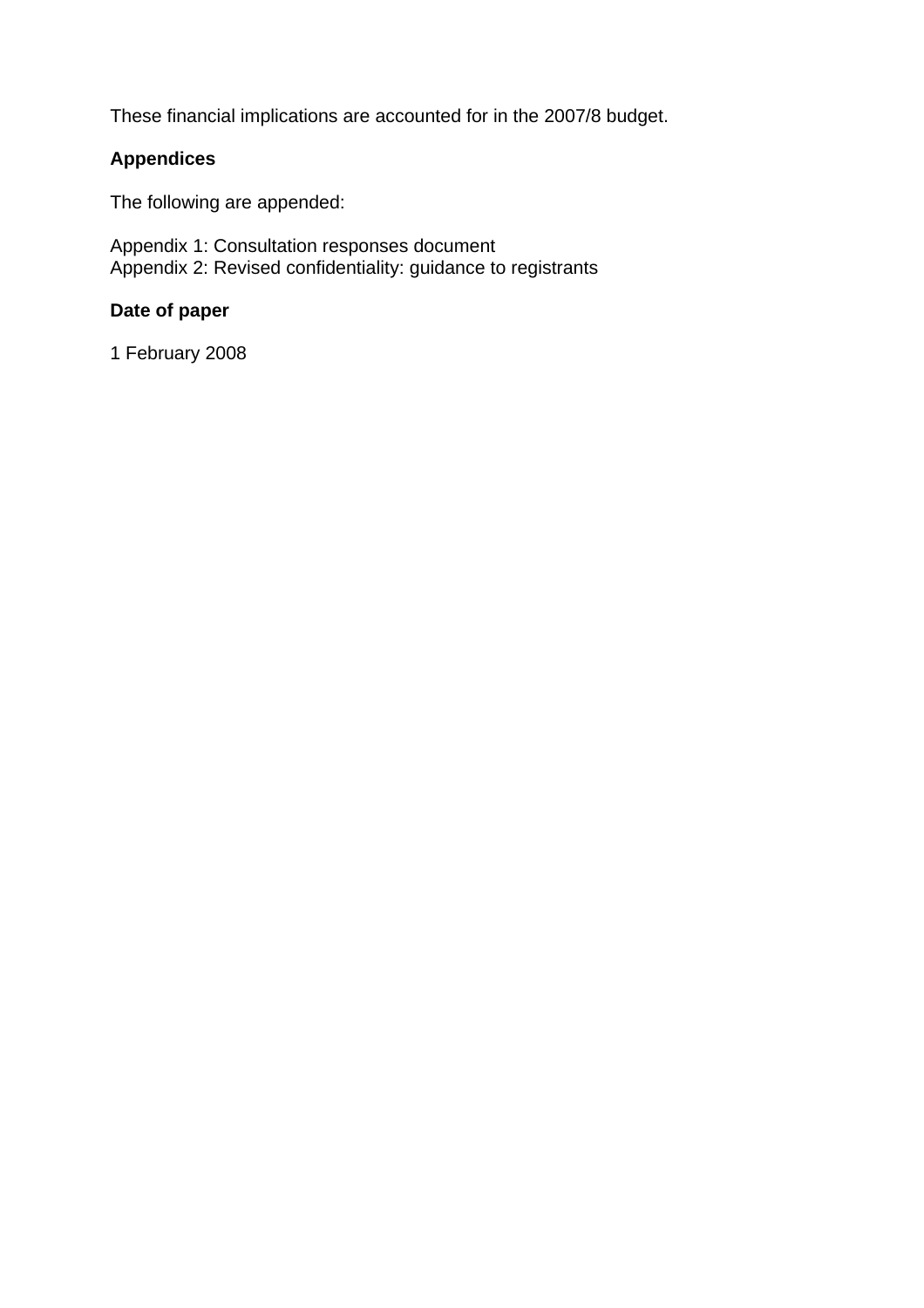# hp C health

# **Confidentiality: Guidance for Registrants**

# Responses to our consultation and our decisions

| Introduction. |  |
|---------------|--|
|               |  |
|               |  |
|               |  |
|               |  |
|               |  |
|               |  |
|               |  |
|               |  |
|               |  |
|               |  |
|               |  |
|               |  |
|               |  |
|               |  |
|               |  |
|               |  |
|               |  |
|               |  |
|               |  |
|               |  |
|               |  |
|               |  |

2008-02-06 e POL RPT

Date Ver. Dept/Cmte Doc Type

Title

Confidentiality Consultation Key **Decisions FINAL** 

Status Draft DD: None Int. Aud. Internal RD: None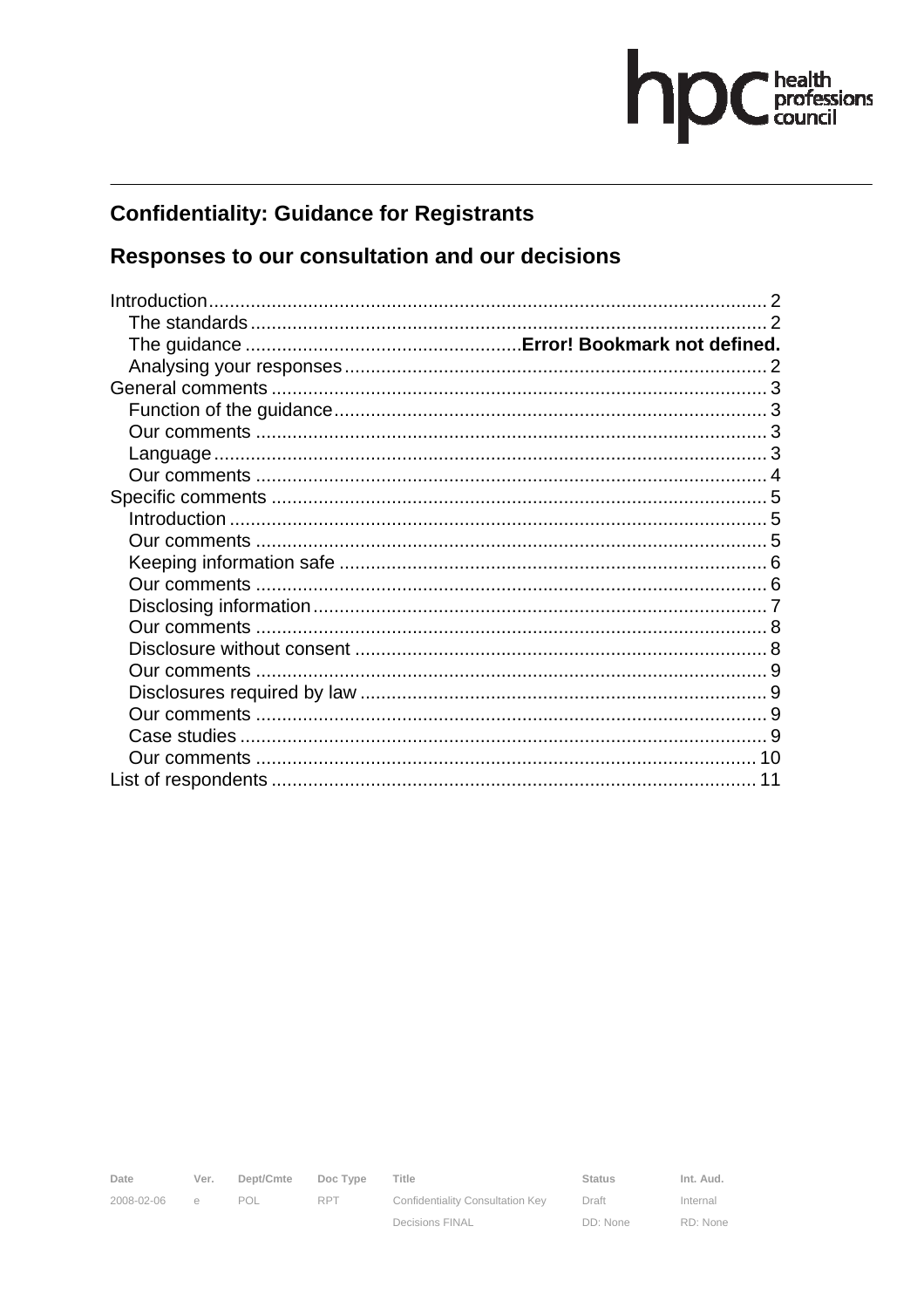# **Introduction**

We consulted on our Confidentiality: Guidance for Registrants from 4 June 2007 to 7 September 2007.

We sent a copy of our consultation document to over 300 organisations on our consultation list. Our consultation list includes employers, education providers and professional bodies. In addition, the consultation document was published on our website and members of the public could also request hard copies.

In this document, we first consider comments made about the guidance as a whole, including comments on the introduction, language and function of the guidance. We then consider comments made about each individual chapter in the guidance document. After each section, we then outline the decisions that we have taken following your comments.

In this document, 'you' is a reference to a registrant and 'we' or 'our' is a reference to the Health Professions Council.

We would like to thank all of those who took the time to respond to the consultation.

You can download a copy of the consultation document from our website: http://www.hpc-uk.org/publications/consultations/.

## **The standards**

This guidance builds upon our standards of conduct, performance and ethics. We have recently consulted on changes to these standards and we will ensure that the guidance reflects any amendments we make as a result of the consultation process.

## **Analysing your responses**

Now that the consultation has ended, we have analysed all the responses we received. We considered carefully each suggestion we received, taking into account whether similar comments were made by other respondents.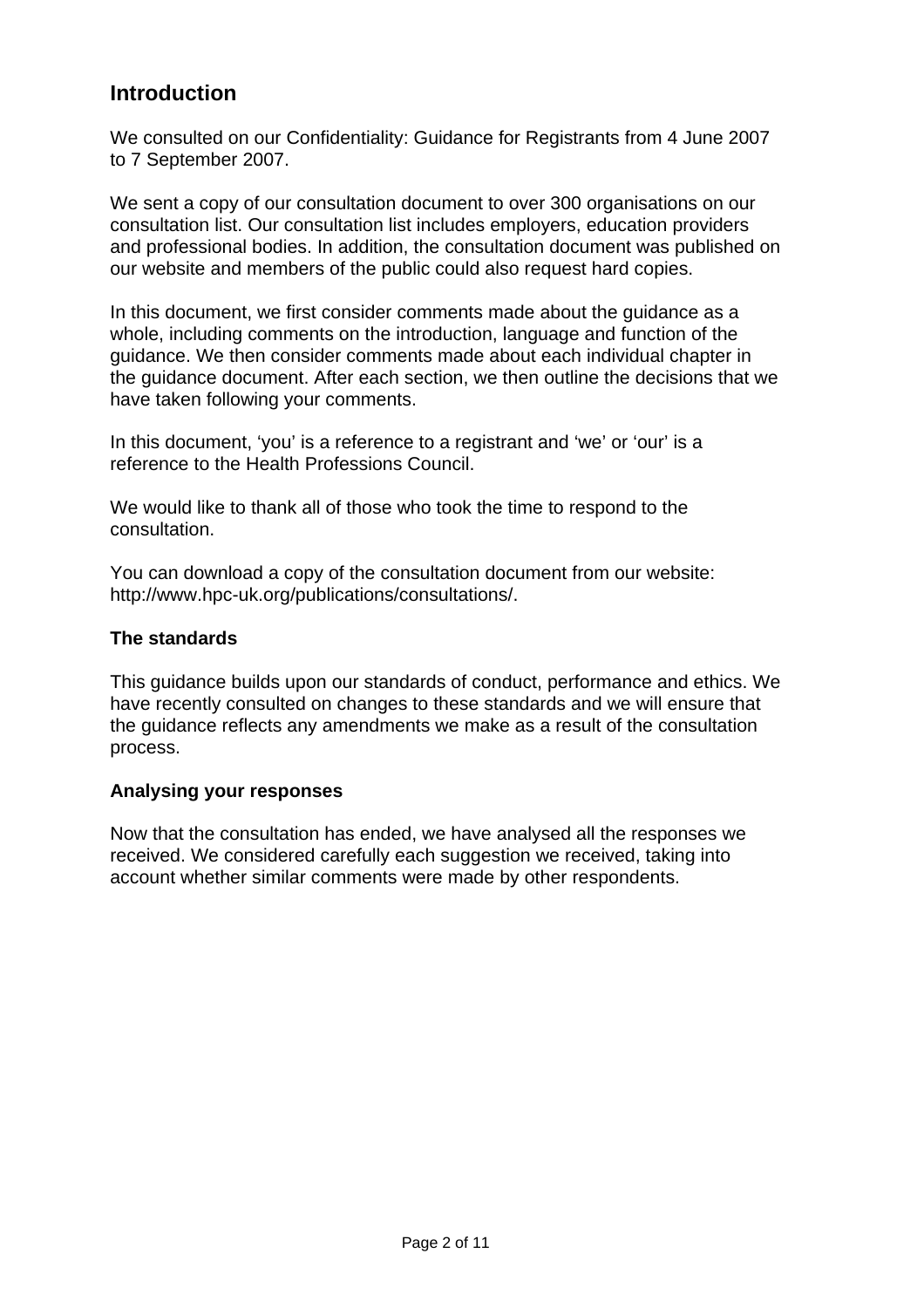# **General comments**

In this section we provide a summary of the comments we received which relate to the document as a whole, rather than individual chapters.

## **Function of the guidance**

Most respondents were supportive of our new guidance. Gwent Community Health Council said that: 'Members believed that the document was well written and comprehensive and offered a good way forward for the subject matter which is a critical element for all patients.' The British Psychological Society said: 'This guidance is clearly written and helpful to registrants.' One respondent said: 'The document clarifies the level and extent of responsibility of the practitioner to maintain confidentiality at all times.'

A small number of respondents raised concern that the guidance was too general to be of relevance to registrants. The Board of Community Health Councils in Wales said: 'The guidance is very basic and we query the usefulness of the document given the very general information contained.' The British Association for Counselling and Psychotherapy said: 'Although we appreciate the difficulties in producing guidance for a wide audience of professionals, the content itself is often unnecessarily vague and could be tightened up.'

## **Our comments**

Most respondents were supportive of the new guidance and believed that it would prove useful both to registrants and potential registrants. We considered carefully the level of detail included in the guidance and the amount of information it contained. The level of detail is to a large extent dictated by the need for it to be relevant to all registrants, as far as possible, working in many different environments with differing interactions with service users. In addition, professional bodies also produce guidance in this area and we did not wish to duplicate this.

When drafting the document, we considered information from a variety of sources including previous fitness to practise cases and the guidance issued by other regulators. By seeking input from a variety of sources, we tried to strike a balance between writing guidance which was not relevant to all registrants and guidance which was too general. The guidance is intended to build upon recent fitness to practise cases concerning confidentiality and to provide guidance on this area to registrants.

## **Language**

We received a small number of comments about the specific language used in this document. The Society and College of Radiographers said: '…whilst we support the use of the term "service users" we would suggest that a fuller definition is used in this document similar to that in the draft Standards of Conduct, Performance and Ethics.' Amicus (Community Practitioners and Health Visitors' Association) said: '…we think that the language used needs to be stronger i.e. "must" rather than "should" – this will imply to the registrant that the actions are required rather than open for consideration and personal choice.'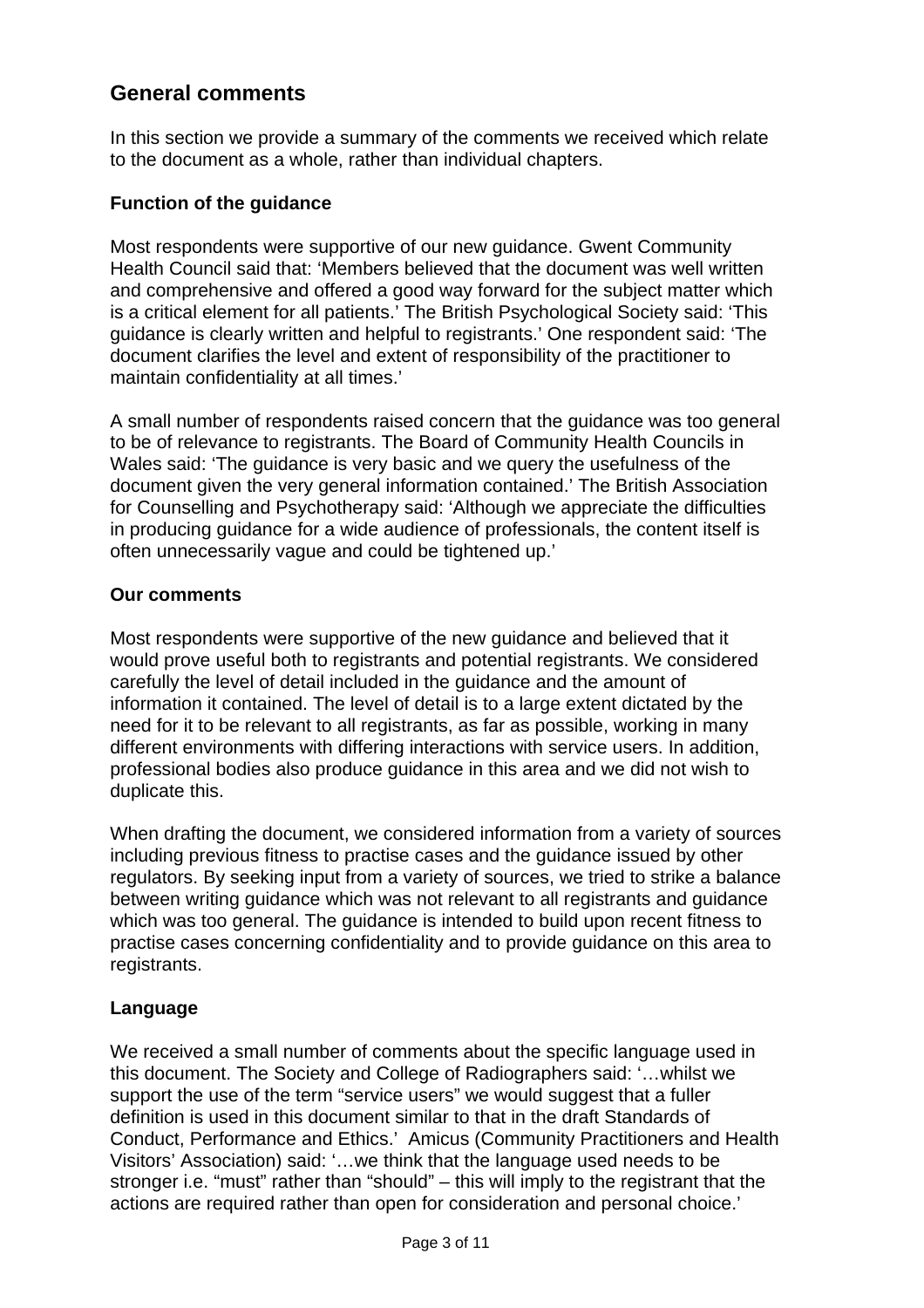Several respondents requested additional clarity on some of the language used. Three respondents suggested that the guidance should include a definition of the phrases 'safe from harm' and 'patient's best interest' as these are important principles that can guide decision-making in difficult cases.

## **Our comments**

The clarity of the language used in the guidance is key to ensuring that the guidance is accessible to all registrants. The glossary states that when the term 'service user' is used, we mean 'anyone who uses or is affected by the services of a registrant'. This definition of 'service user' is also used in our consultation document on the revised standards of conduct, performance and ethics. However, the consultation document on the revised standards of conduct, performance and ethics also contains a paragraph on the meaning of our inclusive definition of 'service user'. To ensure consistency between the documents and clarity in meaning, we will incorporate the paragraph on 'service users' into the confidentiality guidance with minor amendments.

When we write our standards, we use the word 'must' because registrants must comply with the standards in order to join the Register or remain on the Register. However, this document is intended as guidance for registrants which they can use to help them meet the standards. We will, therefore, continue to use the word 'should' throughout the guidance.

We have considered the comments we received asking us to include a definition of the phrases 'safe from harm' and 'patient's best interest'. We do not use the phrase 'safe from harm' within the guidance and therefore will not include a definition within the glossary. The best interests of a patient will vary depending upon the individual circumstances. It is therefore impossible to provide a definition which will be relevant to all situations.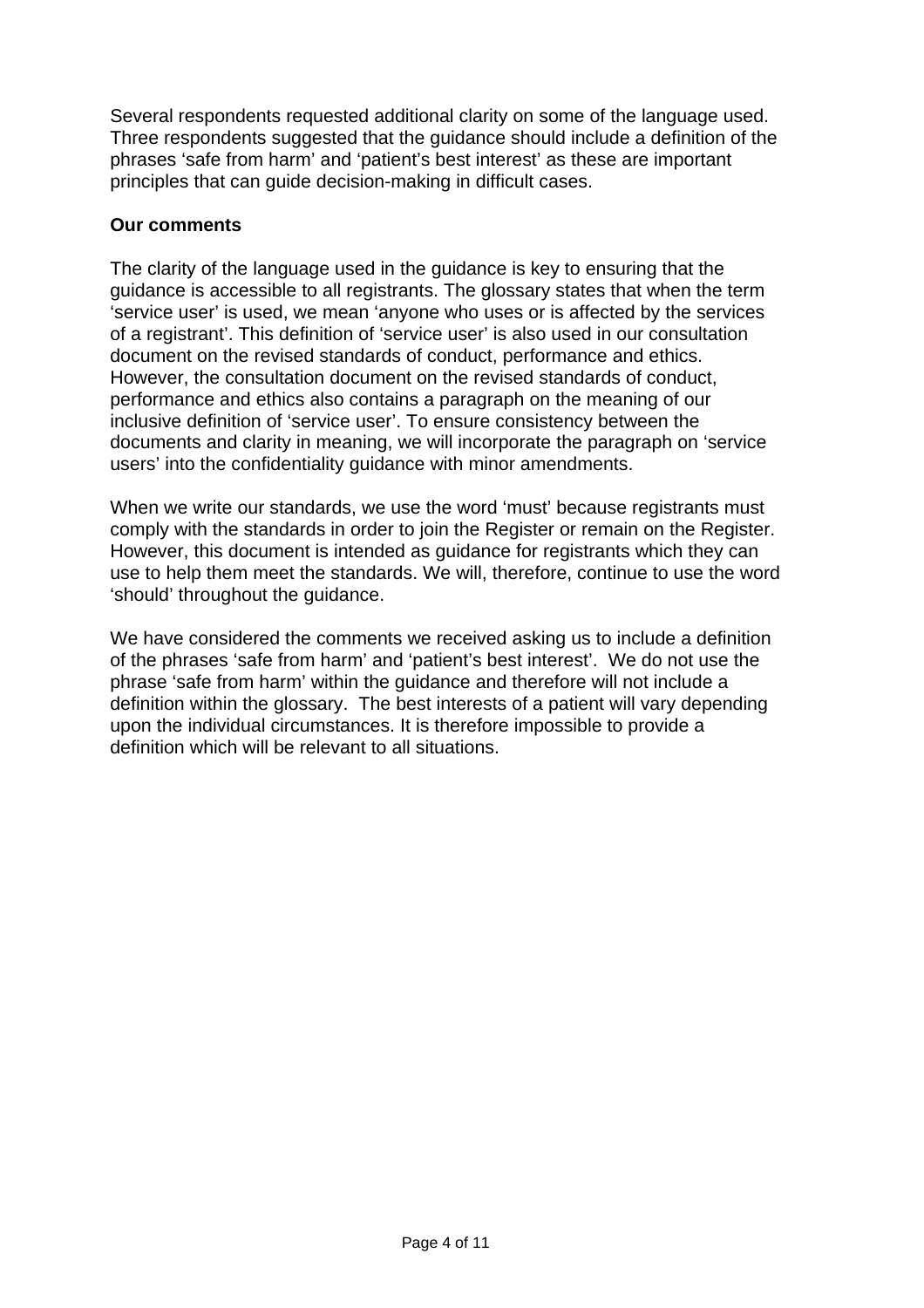# **Specific comments**

In this section we consider comments relating to each specific chapter within the guidance document.

## **Introduction**

This section outlines the importance of confidentiality, establishes principles for handling information and emphasises a registrant's responsibility to safeguard and respect the confidentiality of service users. A number of respondents, including the Society and College of Radiographers and the Association for Perioperative Practice, suggested that the introduction to our guidance should contain clear references to relevant legislation on data protection, confidentiality and consent.

A small number of respondents suggested that the principles for handling information should make specific reference to Caldicott and Caldicott Guardians. The East of England Ambulance Service said that there should be a mention of '…Caldicott and the principles – advice when there is uncertainty about release of information can be sought from the employer's Caldicott Guardian'. Amicus (Community Practitioners and Health Visitors' Association) said: 'There is a need to acknowledge the Caldicott principles about information governance because these principles need to be more than just taking 'reasonable steps'.'

The General Medical Council suggested that there should be additional clarity on the types of information that is considered 'identifiable information'. They suggested that, for greater clarity, identifiable information could be contrasted against effectively anonymised information with a definition of anonymised information added to the glossary.

## **Our comments**

We understand the comments from a number of respondents about making specific reference to the relevant legislation in our guidance document. We believe that it is important that this guidance is informed by the legislation on data protection, confidentiality and consent. However, we believe that the guidance should not make reference to specific pieces of legislation. In the section on confidentiality and the law, we state that we 'have not referred to any legislation by name to avoid any confusion and so that this document can be easily understood by all of our stakeholders.' The guidance is designed to be relevant, as far as possible, to all stakeholders and we believe it important that the guidance does not lose its clarity by the addition of too much information on how the guidance relates to specific, often complex, legislation.

Our guidance has been written in the same style as the standards that we set for proficiency and conduct. We do not make reference to specific legislation because we acknowledge that if we did make such references, we would be required to update our guidance and then consult on the changes every time there was a change in legislation. The guidance has been written in a style which is designed not to be too prescriptive but instead offers general advice on some of the challenges and issues that registrants may face around issues of confidentiality.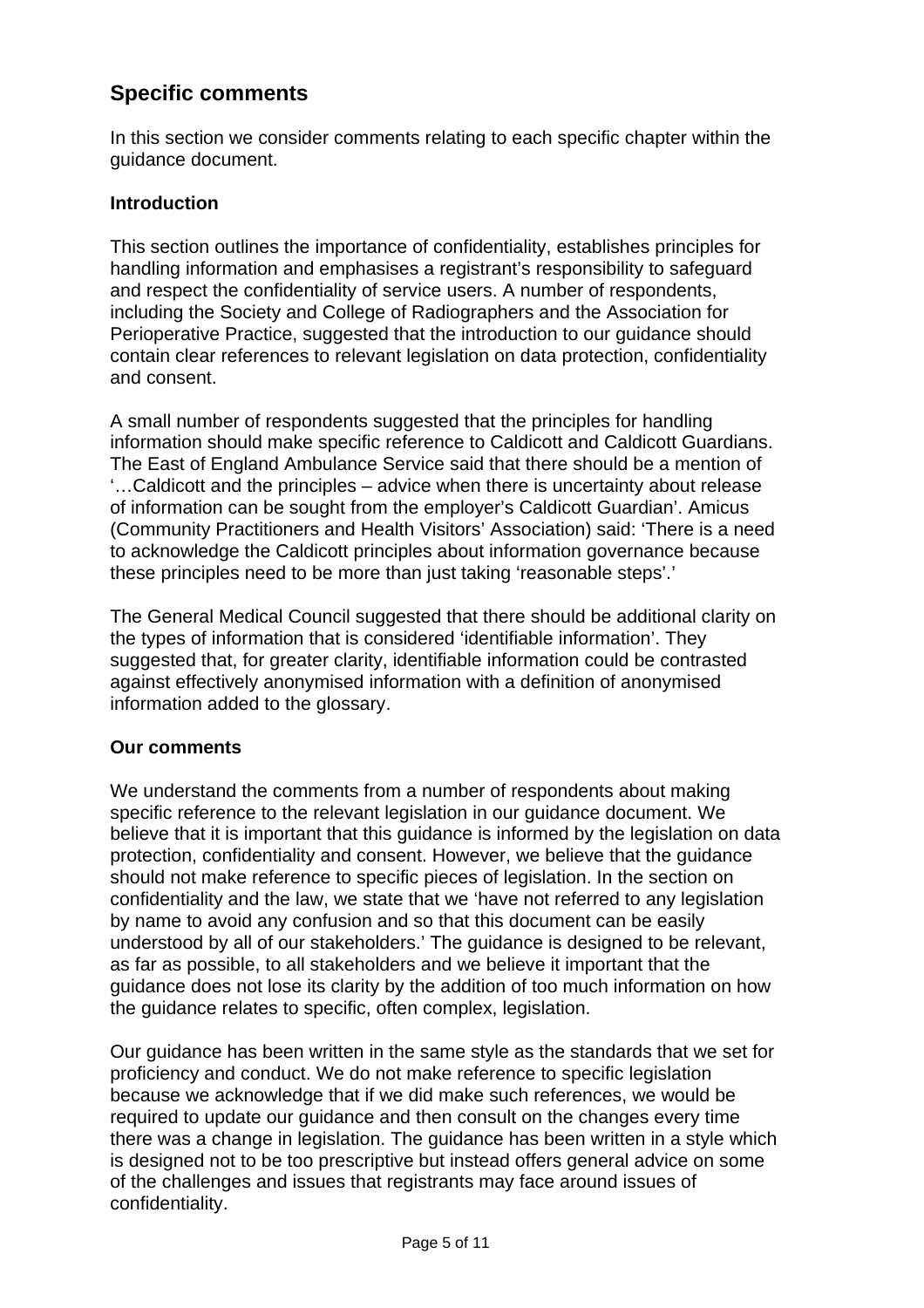We recognise the importance of Caldicott and the principles that stem from the Caldicott Report. We have not made specific reference to Caldicott Guardians as we acknowledge that our registrants work in a variety of environments and as a result, not all registrants will have Caldicott Guardians in their place of work. We believe that the principles which we have established at the beginning of this document do reflect the Caldicott principles. We have reviewed the principles and will make no amendments to them.

Definitions of anonymised and identifiable information are extremely important in this document. We will therefore, amend the introduction to include the section on anonymised information which is currently on page 10 of the guidance. We will also add a definition of anonymised information to the glossary.

## **Keeping information safe**

This section considers how confidential information can be kept safe by taking reasonable steps and also considers the importance of following employer protocols whilst ensuring that registrants still meet our standards. A number of responses questioned whether more specific reference should be made to procedures that employers have in place designed to deal with issues regarding confidentiality. One respondent said that, where requests for information are made under the law, '…in the first instance a practitioner should contact their Trust's legal department who would then process all such requests'. The Royal College of Speech and Language Therapists said: 'It is recommended that there is a greater emphasis on support from employee's legal department, human resources department and managers rather than acting in isolation and good faith. Many organisations have clear support processes for staff that are dealing with tricky issues of consent and confidentiality and staff should be encouraged to use these.' However, the Board of Community Health Councils in Wales said: 'Many of your health professionals work independently and therefore are unable to benefit from employers policies and guidelines relating to confidentiality issues.' The Royal College of General Practitioners said: 'It is not clear from this section where single-handed practitioners without an employer would go to for advice for disclosures relating to the public interest. Practitioners and employers should be able to seek such support in cases where they are being pressured to disclose information in the public interest.'

A small number of respondents raised the issue of whether more information should be available in the guidance on confidentiality issues relating to computerised information and the handling of images and pictures. One respondent said: 'I feel that there is a place for some specific comments on generating, handling and storing digital images because so many healthcare professions already do… I feel that the many and various images that can be stored need to be listed.' The Institute of Medical Illustrators asked whether the guidance should include 'specific guidance about the difficulty of anonymising clinical photographs.'

## **Our comments**

HPC's registrants work in a variety of environments, ranging from large public sector bodies to small private organisations. For our guidance to be relevant, as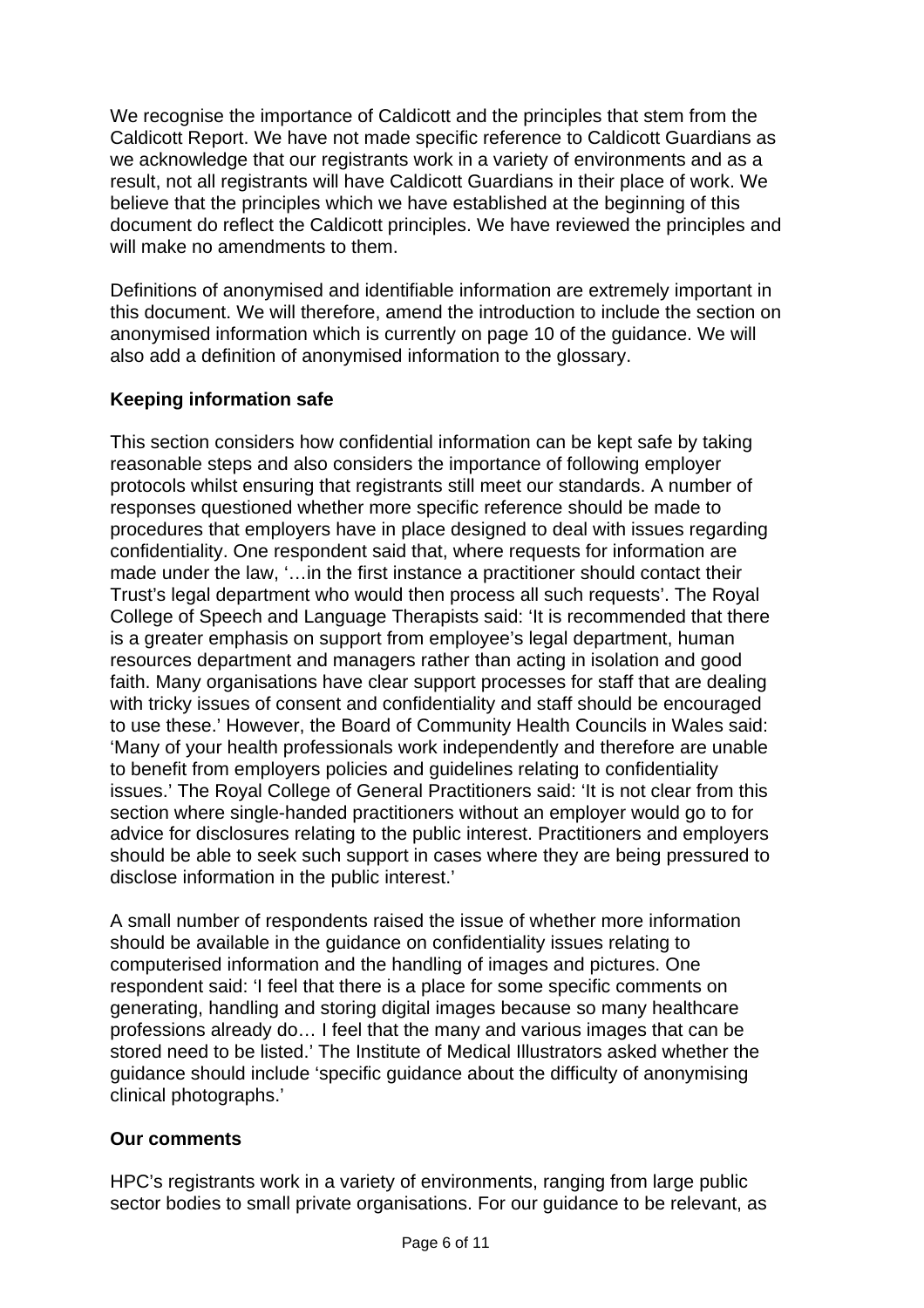far as possible, to all registrants, it must reflect the resources available to all registrants, not just those who work within large organisations. One of the principles which inform the guidance is that registrants should 'where appropriate, seek advice from HPC, colleagues, professional bodies, unions or legal professionals'. We believe that this principle will encourage registrants, particularly those who work independently, to seek advice on issues of confidentiality where appropriate.

We understand the comments from some respondents about the issues around electronic records and images. Our standards of conduct, performance and ethics state that registrants must '…protect information in records against loss, damage, inappropriate access or tampering.' These principles apply to all forms of information about a service user regardless of the form in which the information is stored. Registrants need to take reasonable steps to safeguard information about service users. We believe that adding specific guidance relating to digital images would make the guidance too specific.

## **Disclosing information**

This section outlines how information can be disclosed and the importance of obtaining consent from the service user prior to the disclosure of information. Several respondents suggested that service users should be provided with additional information when consent was being obtained. The British Psychological Society said: '…we consider it important not to assume that service users will understand what access others will have to their information. We would recommend that guidance is given to registrants to provide some details to service users of how their information will be shared with others, thereby allowing them to give informed consent regarding its provision.' The Royal College of General Practitioners said: '…this section states that service users should be aware of why and to whom information is disclosed. They should also be fully aware of the use(s) the information will be put, and it should be made clear that the information will only be used for that specific purpose.' The Board of Community Health Councils in Wales suggested the addition of the following sentence to the section on express consent: 'When seeking express consent to disclosure you must make sure that patients are given enough information on which to base their decisions.'

Several respondents, including Guild Higher Education, asked for guidance on issues of confidentiality in an educational setting. The Society and College of Radiographers said: 'We also note there is no guidance for educators on the use of patient information in case studies, yet this is a recurring concern.' The British and Irish Orthoptic Society asked for clarification as to whether specific, written consent should be obtained when information relating to a service user is used for teaching. They asked: '…if the student is assessing the patient would this mean that we do not need written consent as the release of identifiable information is related to the care of that patient?'

We also received a small number of comments relating to the confidentiality of visual records and images. The Association of Clinical Scientists said: 'There are significant risks associated with the use of visual records… It is difficult to anonymise visual records, and express consent should be sought in all circumstances.'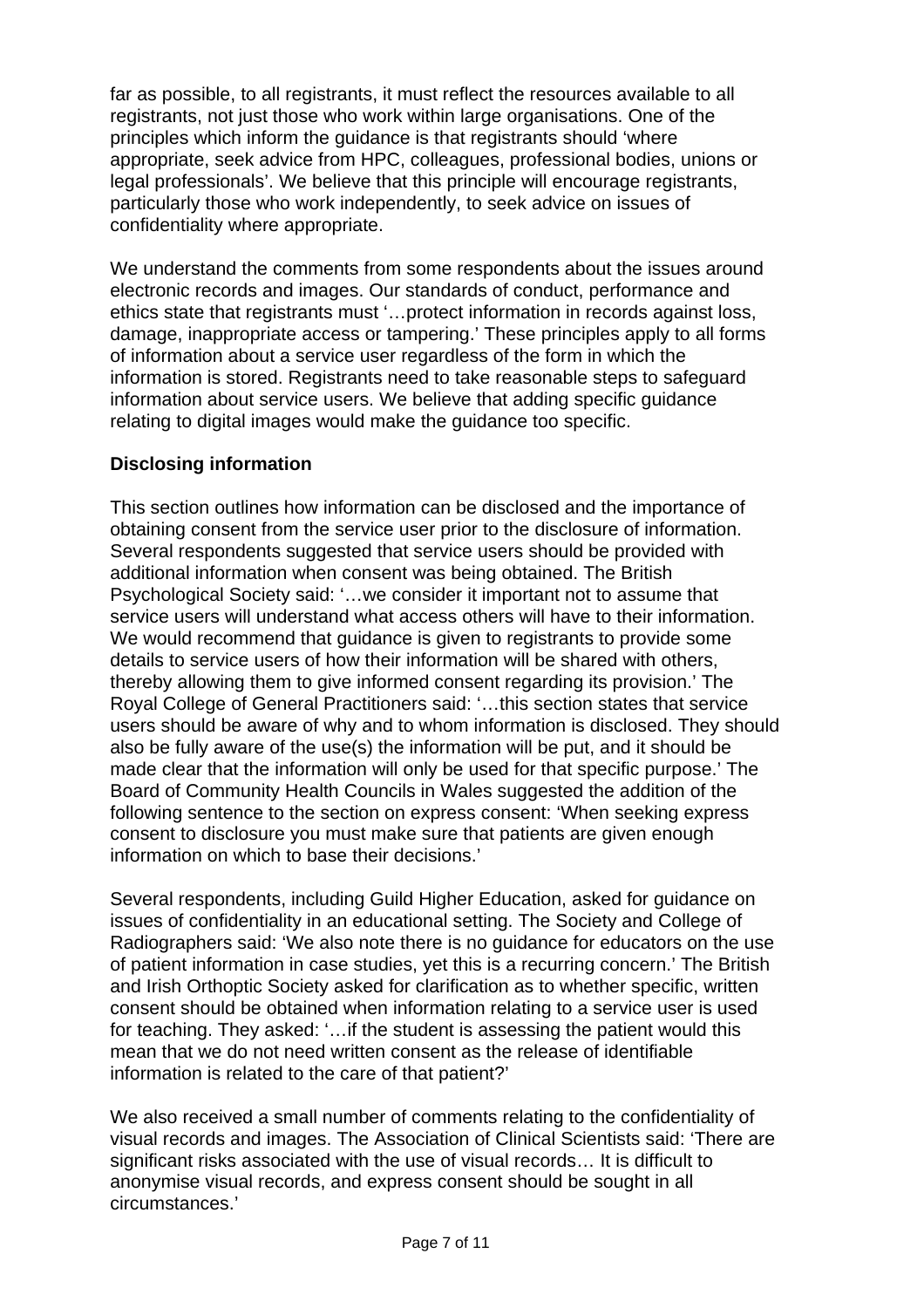The General Medical Council suggested that the guidance should encourage registrants only to disclose information which is relevant, rather than disclosing all the information that that they have been asked to disclose. The GMC suggested this change because: '... requests for information can be very broad and compliance would involve disclosure of irrelevant information.'

## **Our comments**

Under the section on 'consent and confidentiality' we define informed consent as providing the service user with 'enough information to make a decision about whether they are happy for information to be shared with others.' We believe that this statement incorporates the importance of providing information to service users of how their information will be shared with others. However, we recognise that service users may not be aware of how their information may be used and we will amend our guidance to reflect the importance of informing service users of this.

If a student was assessing a service user whilst on clinical placement we would consider that assessment to be part of the process of caring for the service user. It is important to obtain express, written consent, when identifiable information is used for the specific purposes of teaching, separate from the function of caring for the service user. For example, a student presenting a case study would be expected to anonymise the information about the service user. If they were unable to anonymise the information, then the student should obtain express, written consent. In addition, this is an area in which education providers often produce their own guidance which students would need to comply with.

We understand the comments we received suggesting that express consent should be sought whenever visual records are made. The guidance states that informed consent should be obtained before sharing or disclosing information or using information for reasons which are unrelated to care or the provision of services. As part of the process for obtaining informed consent, the registrant would explain the purpose of making the visual record and how that information would be shared. We have considered the guidance we have written in this area and we will not make any changes.

We acknowledge that sometimes registrants may be asked by individuals to disclose more information than is relevant. We will amend the guidance to state that registrants must 'only disclose information which is relevant'.

## **Disclosure without consent**

This section outlines some circumstances when information may have to be passed on without the service user's consent or when consent has been refused. Several respondents, including the Picker Institute, commented that they would like more detail in the document relating to service users who are unable to give consent. The Board of Community Health Councils in Wales said: 'There is nothing in the document to advise on disclosure issues relating to children and other patients who may lack competence to give consent.' Pembrokeshire and Derwen NHS Trust suggested that this section should include information on: '...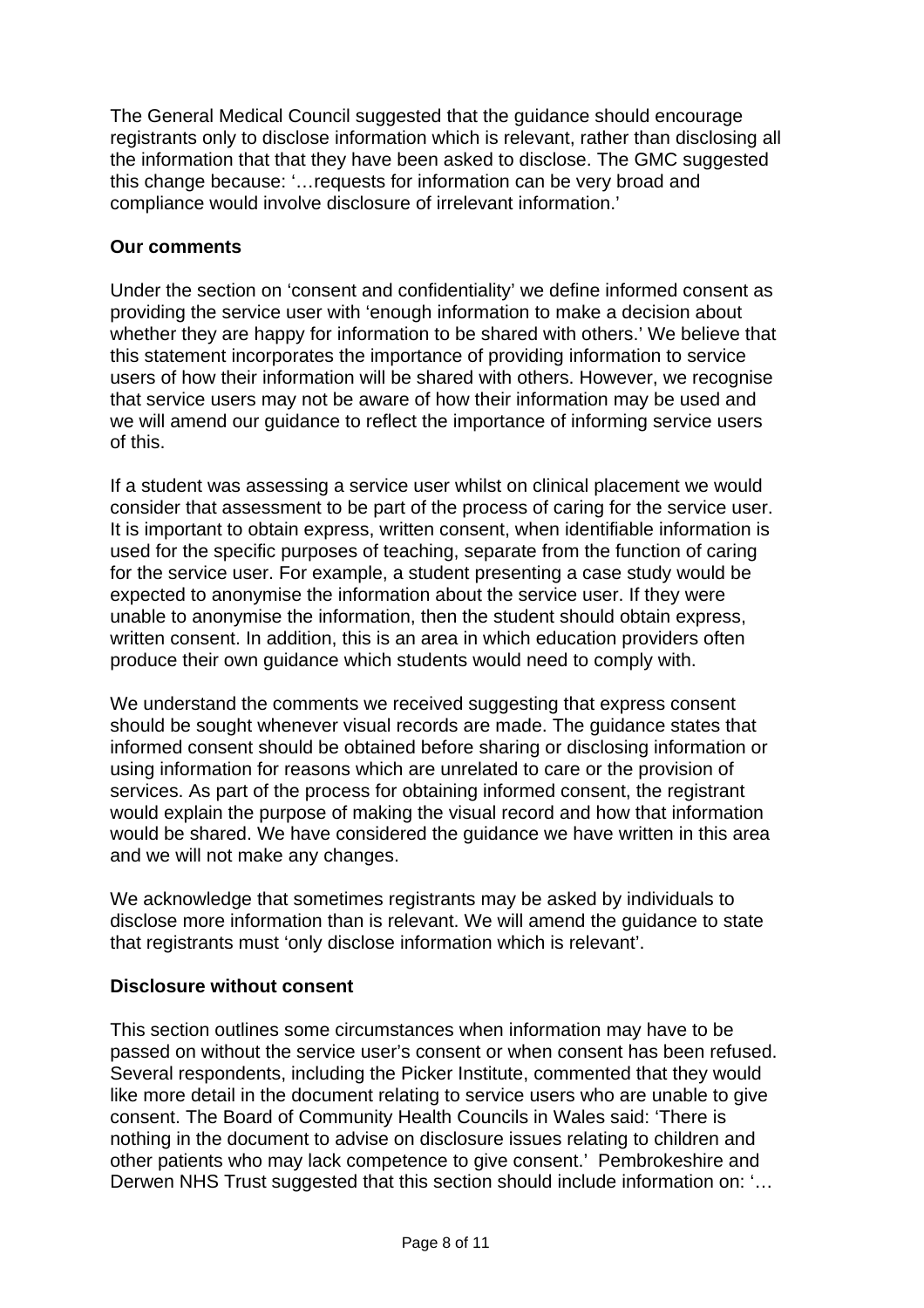the new Mental Capacity Act (2007) and the guidance on Safeguarding Children, and Protection of Vulnerable Adults.'

Several respondents questioned whether the guidance complied with best practice relating to child and adult protection. The College of Occupational Therapists said: 'The document needs to be much clearer when confidentiality can be breached in light of child protection issues. This matter is referred to in passing and needs to have greater prominence as there is some confusion amongst professionals about this as it is one where the child's safety comes first. …This should be far more explicit in the section on 'Public interest disclosure' to be of assistance to registrants.'

## **Our comments**

We acknowledge that there are occasions when service users may be unable to provide consent, for a variety of reasons. However, the focus of this guidance is not on issues relating to consent but on confidentiality. As a result, the guidance does not deal with issues relating to consent in detail.

We recognise the importance of guidance relating to the protection of children and vulnerable adults. As part of our standards workplan for 2007-8 the Executive will also explore developing the standards section of the HPC website. This could include producing a 'bank' of information on a small number of topics. The topics could include the protection of children and vulnerable adults.

## **Disclosures required by law**

We received a small number of comments relating to this section. The Picker Institute said that the paragraph entitled 'Disclosure to regulators' should clarify that information disclosed to regulators would relate to information about other health professionals. Buckinghamshire Chilterns University College suggested that this section should include requests from the police with the relevant order under which this information can be requested. The Royal Pharmaceutical Society suggested that this section should also include disclosures of information requested by: '…H.M. Coroner, a judge or other presiding officer of a court, Crown Prosecution Office in England and Wales or Procurator Fiscal in Scotland.'

## **Our comments**

Having considered the small number of comments we received, we have decided to make no changes to this section. The guidance is designed to be relevant, as far as possible, to all registrants. We did not wish to be so specific that the guidance moves away from general principles and instead becomes so detailed that it is not relevant to most registrants.

## **Case studies**

As part of our consultation, we asked respondents to comment on the usefulness of the case studies and whether they had any suggestions for additional case studies we could add to illustrate the guidance we gave. Several respondents, including the Registration Council for Clinical Physiologists and the Society of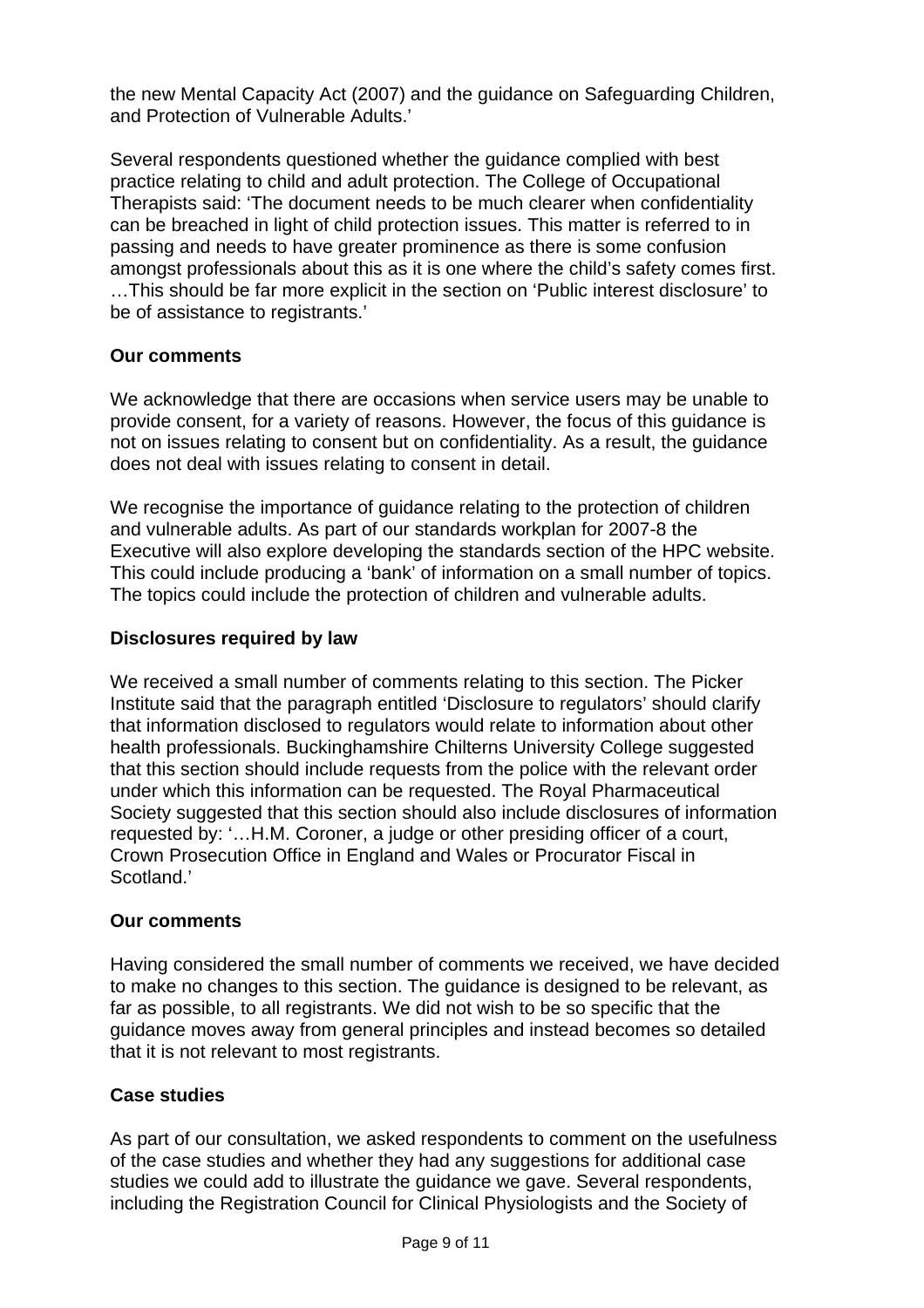Sports Therapists, said that the case studies were well chosen and provided appropriate examples. However, the College of Operating Department Practitioners commented: 'The College feel the case studies do not add any really add value to the understanding of the many facets that occur in breaches of confidentiality.'

We received a number of specific comments about the case studies. The College of Occupational Therapists said of the first case study that: 'The example provided under this section has given the College some cause for debate as this conflicts with advice that we provide within our own Code of Ethics.' Gwent Healthcare (Physiotherapy Directorate) said: '…it is the second scenario that usually poses professionals with disclosure issues and this clearly gives a useful backdrop to decision making'. A number of respondents said that the second example did not comply with best practice on issues relating to child protection. In particular, the length of time taken to report the matter to the police was queried when there was clear evidence that a child had been abused by the service user. Amicus (Speech and Language Therapy Occupational Advisory Committee) said: 'The example on page 12 of the consultation document we feel is inappropriate... the evidence seen…strongly indicates that a child has already suffered significant harm… The time delay of contacting the line manager and waiting for the collective decision of a multidisciplinary team is unacceptable in this context.'

Several respondents provided suggestions for additional case studies. NHS Education for Scotland suggested several different case studies, including: 'A case study reflecting the need to deal with another agency when health records are electronically stored within an agency other than health.' Birmingham Eastern and North Primary Care Trust suggested more examples including 'what to do with a request from a person's estate following the death of the individual.' The British Dietetic Association asked for further case studies on paediatric confidentiality issues.

## **Our comments**

We have carefully considered the comments we received regarding the case studies. We have decided to remove the case studies from the guidance. We understand that case studies can help to clarify some of the difficult issues around confidentiality. However, some of the comments that we received highlighted that the case studies can themselves create confusion as they may contradict other sources of confidentiality guidance or good practice.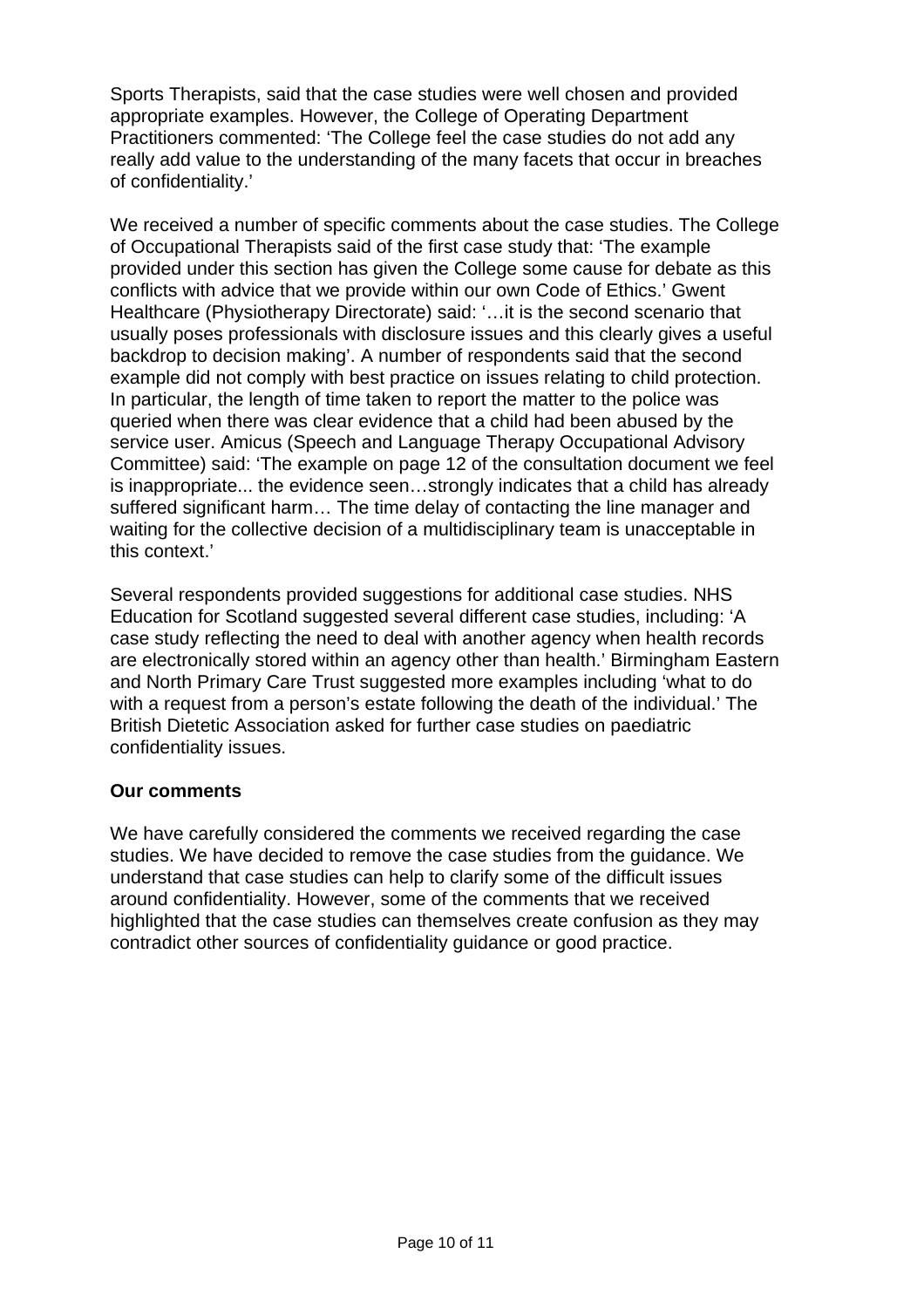# **List of respondents**

Below is a list of those who responded to the consultation. Where a response has been given on behalf of an organisation, we have given the name of the organisation in the text. Where the response comes from an individual, we have not.

We received eight responses from individuals and thirty four responses from organisations.

Amicus (Community Practitioners' and Health Visitors' Association and Speech and Language Therapists Occupational Advisory Group) Association of Clinical Scientists Association for Perioperative Practice Birmingham Eastern and North Primary Care Trust (HPC Registrants) Board of Community Health Councils in Wales British Association for Counselling and Psychotherapy British Dietetic Association British and Irish Orthoptic Society British and Irish Orthoptic Society Professional Development Committee British Psychological Society Buckinghamshire Chilterns University College College of Occupational Therapists College of Operating Department Practitioners East of England Ambulance Service General Medical Council Guild HE Gwent Community Health Council Gwent Healthcare Wales (Physiotherapy Service) Institute of Biomedical Science Institute of Chiropodists and Podiatrists Institute of Medical Illustrators NHS Dumfries and Galloway NHS Education for Scotland NHS Tayside Pembrokeshire and Derwent NHS Trust Pharmaceutical Society of Northern Ireland Picker Institute Registration Council for Clinical Physiologists Royal College of General Practitioners Royal College of Speech and Language Therapists Royal Pharmaceutical Society of Great Britain Society and College of Radiographers Society of Sports Therapists Welsh Scientific Advisory Committee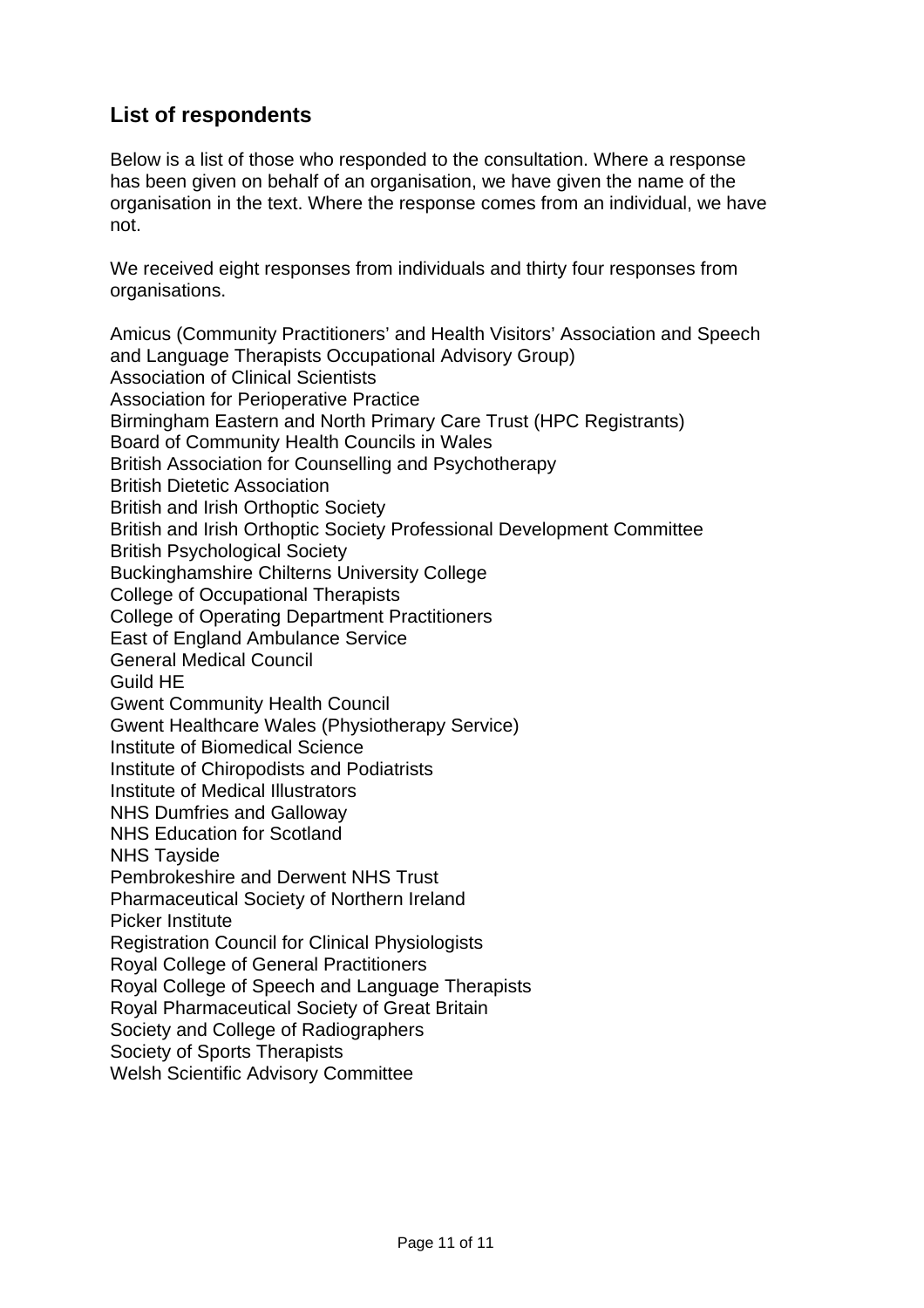**Confidentiality – guidance for registrants**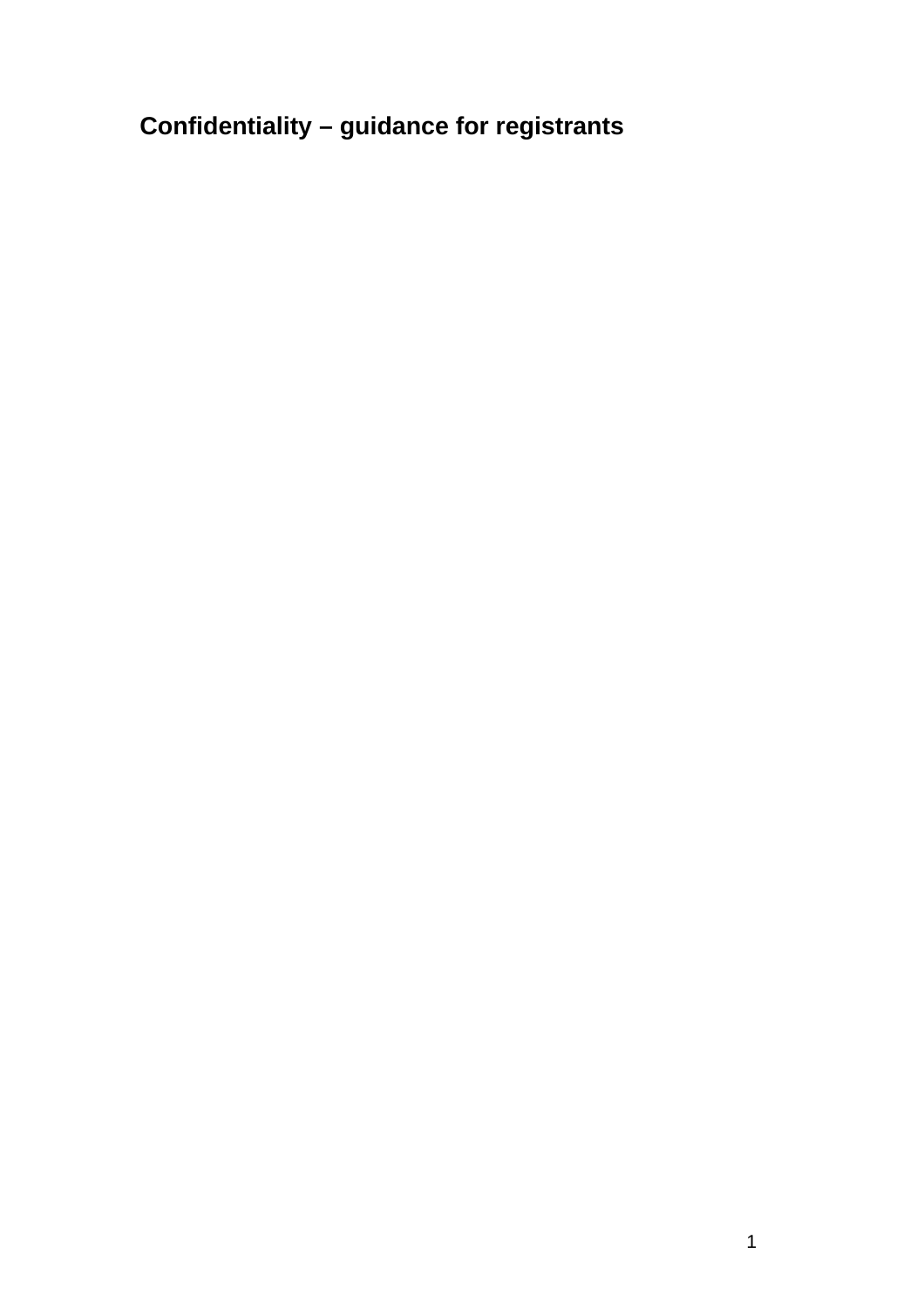| The HPC, fitness to practise and identifiable information 14 |  |
|--------------------------------------------------------------|--|
|                                                              |  |
|                                                              |  |
|                                                              |  |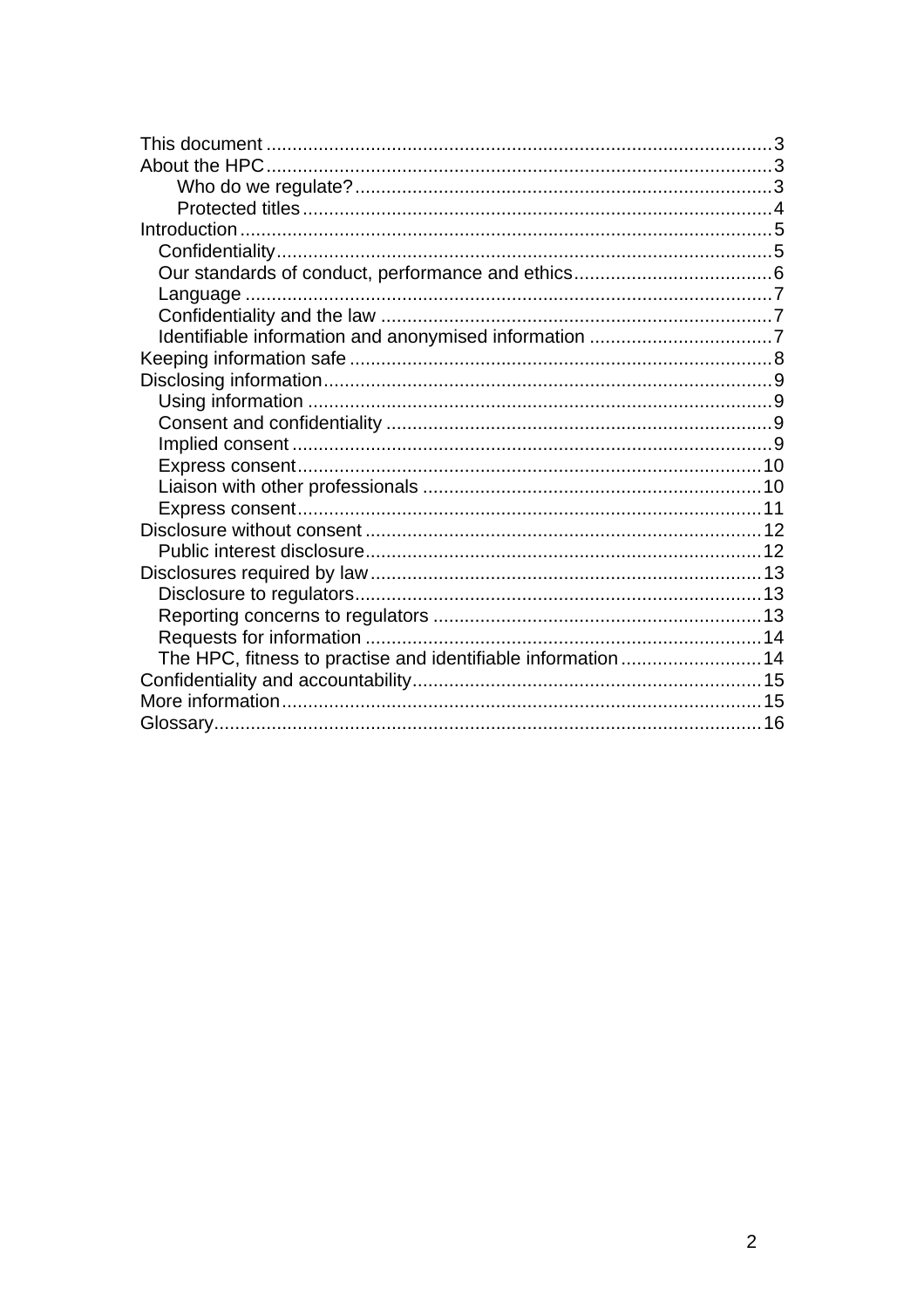# **This document**

This document provides advice to registrants about some of the issues around handling information about service users. It might also be helpful to potential registrants, employers and others who want to know the ways in which health professionals are expected to approach issues of confidentiality.

This document is not designed to replace local protocols and is not intended to cover every situation where problems can occur. However, it is intended to act as a 'toolkit' to enable registrants to make reasoned and informed decisions relating to issues of confidentiality, in accordance with our standards.

In this document 'you' is a reference to a registrant and 'we' and 'our' are references to the Health Professions Council (HPC).

Our registrants work in a variety of different settings and with a variety of different people. In this document we refer to those who use or who are affected by the services of our registrants as 'service users'. This includes carers and relatives.

Please read the whole of this document. If you have any further questions, please see the 'More information' section on page 15.

# **About the HPC**

We are the Health Professions Council. We are a regulator and our main aim to protect the public. To do this we keep a register of health professionals who meet our standards for their training, professional skills, behaviour and health.

Health professionals on our Register are called 'registrants'. If registrants do not meet our standards, we can take action against them which may include removing them from the Register so that they can no longer practise.

When we say 'health professional' we mean a person whose work is concerned with improving and promoting the health and wellbeing of their service users.

## **Who do we regulate?**

We currently regulate 13 health professions.

- Arts therapists
- Biomedical scientists
- Chiropodists/podiatrists
- Clinical scientists
- Dietitians
- Occupational therapists
- Operating department practitioners
- Orthoptists
- Paramedics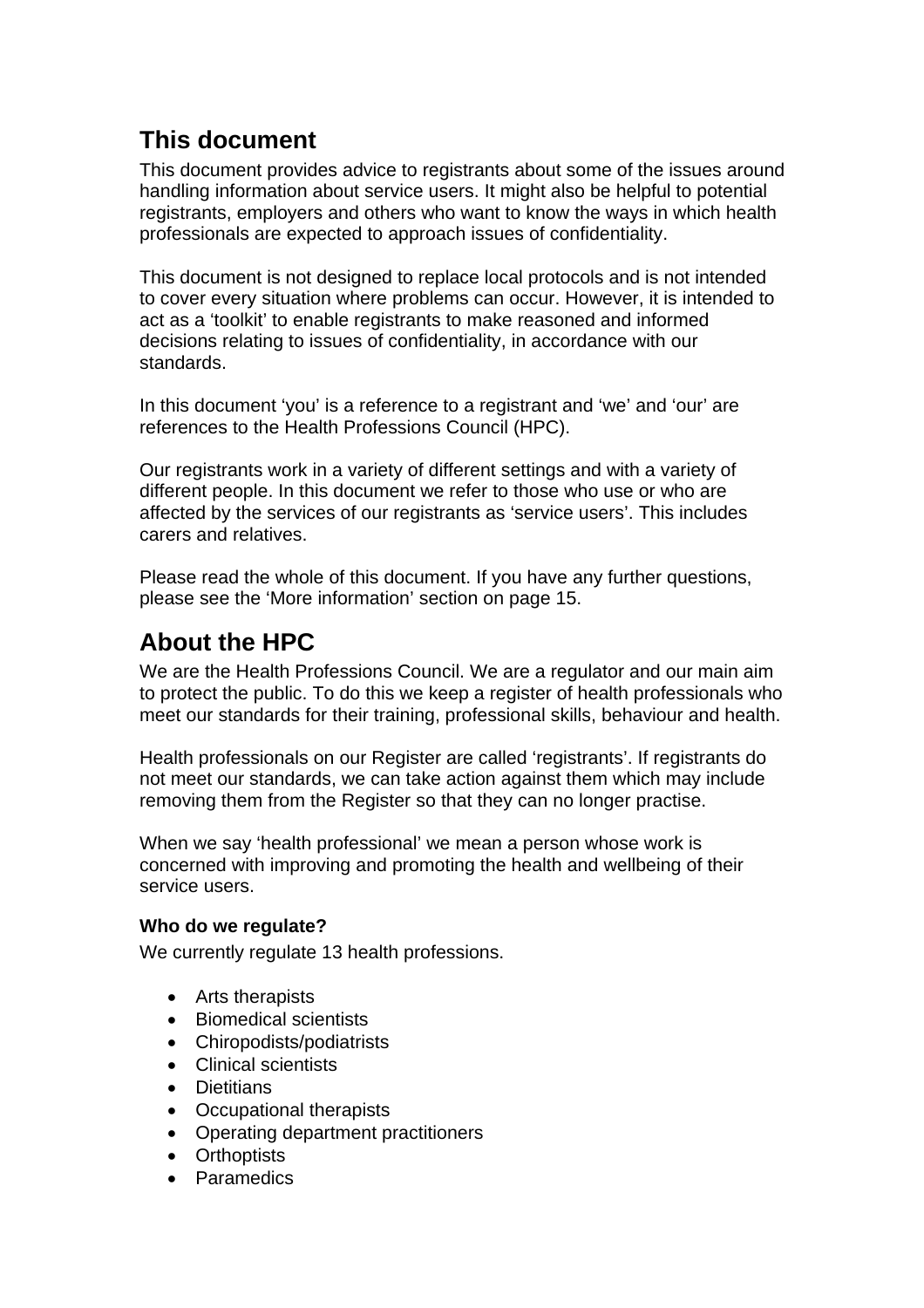- Physiotherapists
- Prosthetists/orthotists
- Radiographers
- Speech and language therapists

We may regulate other professions in the future. For an up-to-date list of professions, please see our website: **www.hpc-uk.org**

## **Protected titles**

All of the professions have at least one professional title which is protected by law. This means, for example, that anyone using the title 'physiotherapist' or 'dietitian' must be registered with us.

It is a criminal offence for someone to claim that they are registered with us when they are not, or to use a protected title that they are not entitled to use. We will prosecute people who commit these crimes.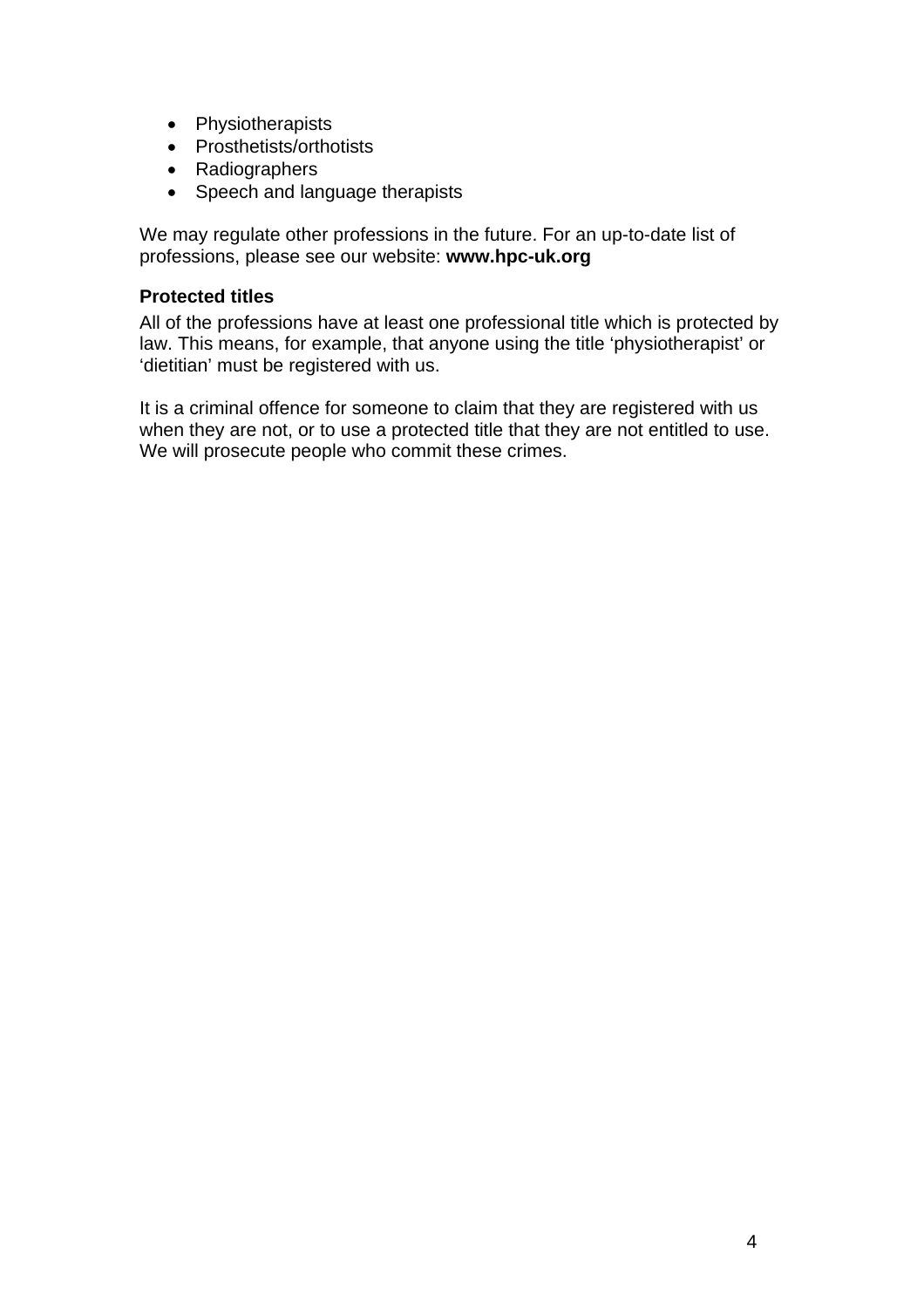# **Introduction**

# **Confidentiality**

Service users expect that health professionals involved in their care or who have access to information about them will protect their confidentiality at all times.

Information might include details of a service user's lifestyle, family or medical condition which are sensitive to them and which they want to be kept private. Breaches of confidentiality can affect the care or services you provide by making service users less likely to provide the information needed to care for them. It can also affect the trust of service users in the professionals involved in providing care or services to them as well as public confidence in all health professionals.

**This guidance cannot cover every situation where problems or challenges might come up about confidentiality.** As a guide, however, you should keep in mind the following principles when handling information.

You should:

- take reasonable steps to keep information about service users safe;
- obtain informed consent for disclosure and obtain express written consent when information is being used for reasons which are unrelated to the care of a service user or the provision of services to them;
- only disclose identifiable information where it is absolutely necessary and, when it is necessary to disclose identifiable information, only disclose the minimum amount necessary;
- keep service users informed of disclosures (where practical and possible);
- appropriately record disclosures;
- keep up to date with relevant law and good practice;
- where appropriate, seek advice from colleagues, professional bodies, unions, legal professionals or the HPC; and
- make your own informed decisions about disclosure and be able to justify them.

This document covers these principles in more detail and provides additional guidance about some of the issues which come up about confidentiality. It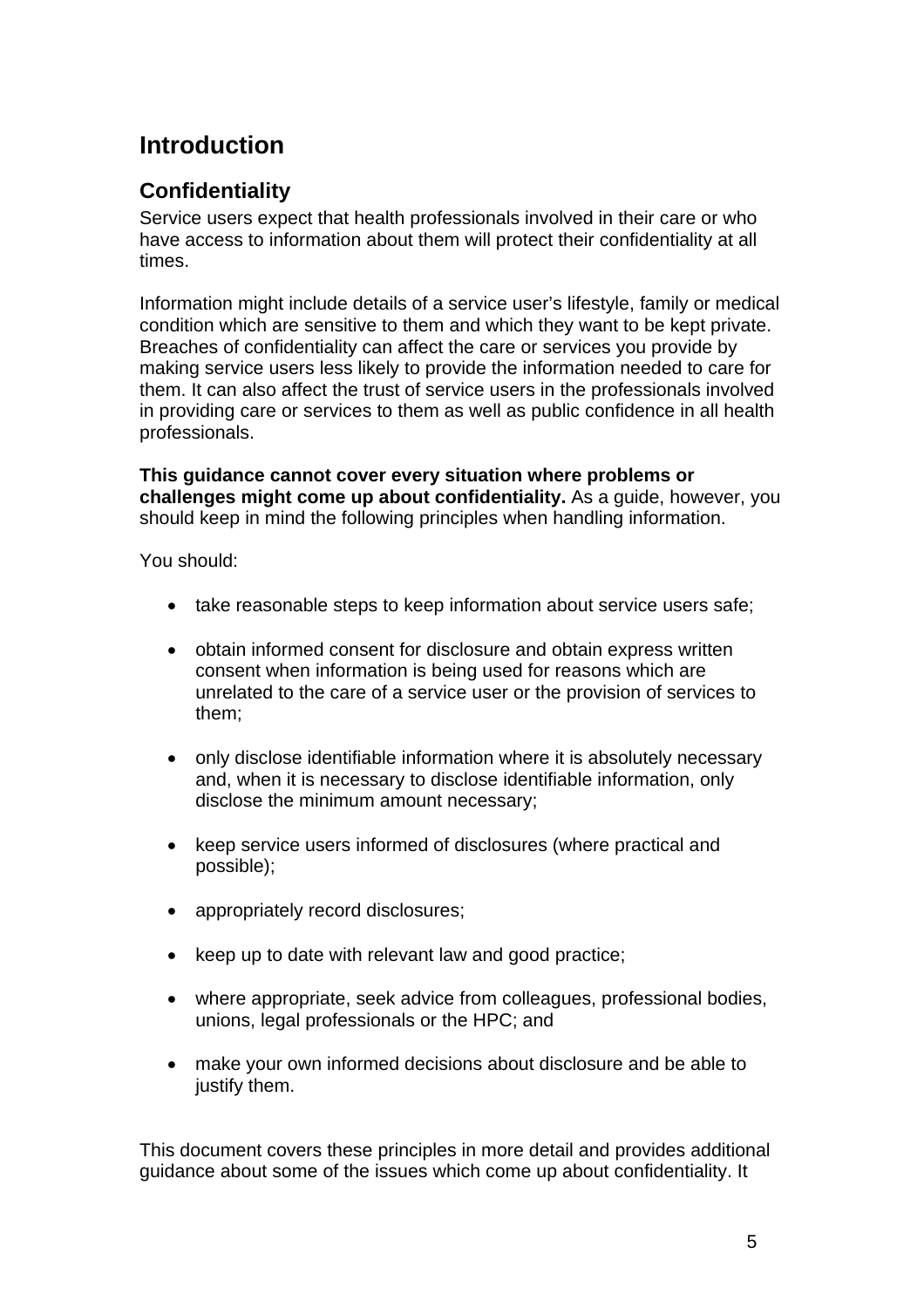builds upon the expectations of health professionals outlined in our standards of conduct, performance and ethics.

## **Our standards of conduct, performance and ethics**

Our standards of conduct, performance and ethics describe our expectations of registrants in terms of their professional behaviour. Our standards say that:

- 1. You must act in the best interests of service users.
- 2. You must respect the confidentiality of service users.
- 3. You must keep high standards of personal conduct.
- 4. You must provide any important information about conduct and competence.
- 5. You must keep your professional knowledge and skills up to date.
- 6. You must act within the limits of your knowledge, skills and experience and, if necessary, refer the matter to another practitioner.
- 7. You must maintain proper and effective communications with service users and other practitioners.
- 8. You must effectively supervise tasks you have asked others to carry out.
- 9. You must get informed consent to give treatment (except in an emergency).
- 10. You must keep accurate records.
- 11. You must deal fairly and safely with the risks of infection.
- 12. You must limit your work or stop practising if your performance or judgement is affected by your health.
- 13. You must behave with integrity and honesty and make sure that your behaviour does not damage public confidence in you or your profession.
- 14. You must make sure that any advertising you do is accurate.

You can download copies of the standards from the publications section of our website, or you can ask us to send you a copy. Please see the section 'More information' on page 15.

As our registrants work in a variety of settings and undertake a variety of different roles we have written our standards so that they are relevant, as far as possible, to all registrants. They have also been written in such a way that they can take into account changes in the law, technology or working practices which might take place over time.

Our standards are flexible enough to allow individuals and employers to take into account local circumstances, such as a specific area of practice or the availability of resources, to develop ways of working that are practical, effective and meet the needs of service users.

This document has been written to help you meet our standards. However, there is often more than one way in which our standards can be met. As an autonomous health professional you still need to make personal decisions about the best way in which you can meet our standards, taking into account your own practice and the needs of your service users.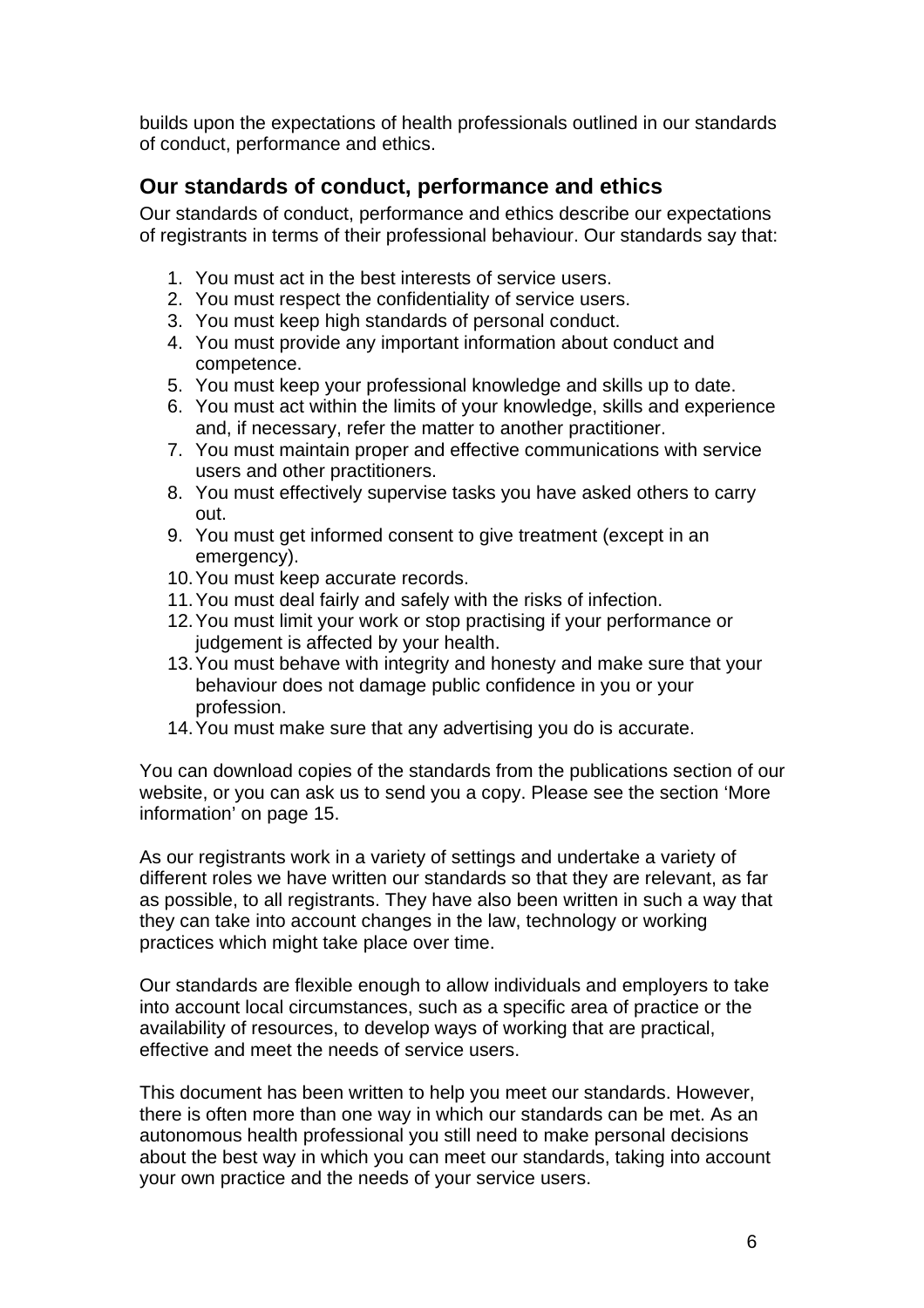If your practice is called into question we will take into account any steps you have taken, including following this guidance, in deciding whether you have met our standards.

## **Language**

In much of this guidance, the service users referred to are patients, clients and other individuals who are directly affected by the care of registrants. We use the term 'care' to include a broad range of services provided by our registrants including treatment, therapy and advice.

We hope the guidance establishes some broad principles which are still applicable to registrants who work in other contexts. This could include registrants who provide services to organisations rather than individuals.

## **Confidentiality and the law**

Your duty as a registrant to respect and safeguard the confidentiality of service users at all times is both a professional and a legal responsibility.

It is a professional responsibility because our standards are there to protect the public and say that you should protect the confidentiality of service users at all times. Breaches of confidentiality can affect your registration.

It is a legal responsibility because of principles established by the law which say that professionals have an obligation of confidentiality to those with whom they have a professional relationship. Legislation also states how information should be kept, handled and disclosed.

This guidance draws on relevant laws that affect health professionals and their service users. We have not referred to any legislation by name to avoid any confusion and so that this document can be easily understood by everyone who reads it.

## **Identifiable information and anonymised information**

Throughout this document we refer to 'identifiable information' and 'anonymised information'. Identifiable information is any information held about a service user that could identify them. This includes personal details such as names, addresses, pictures or videos or anything else which might identify the service user. Anonymised information is information about a service user that has had all identifiable information removed from it.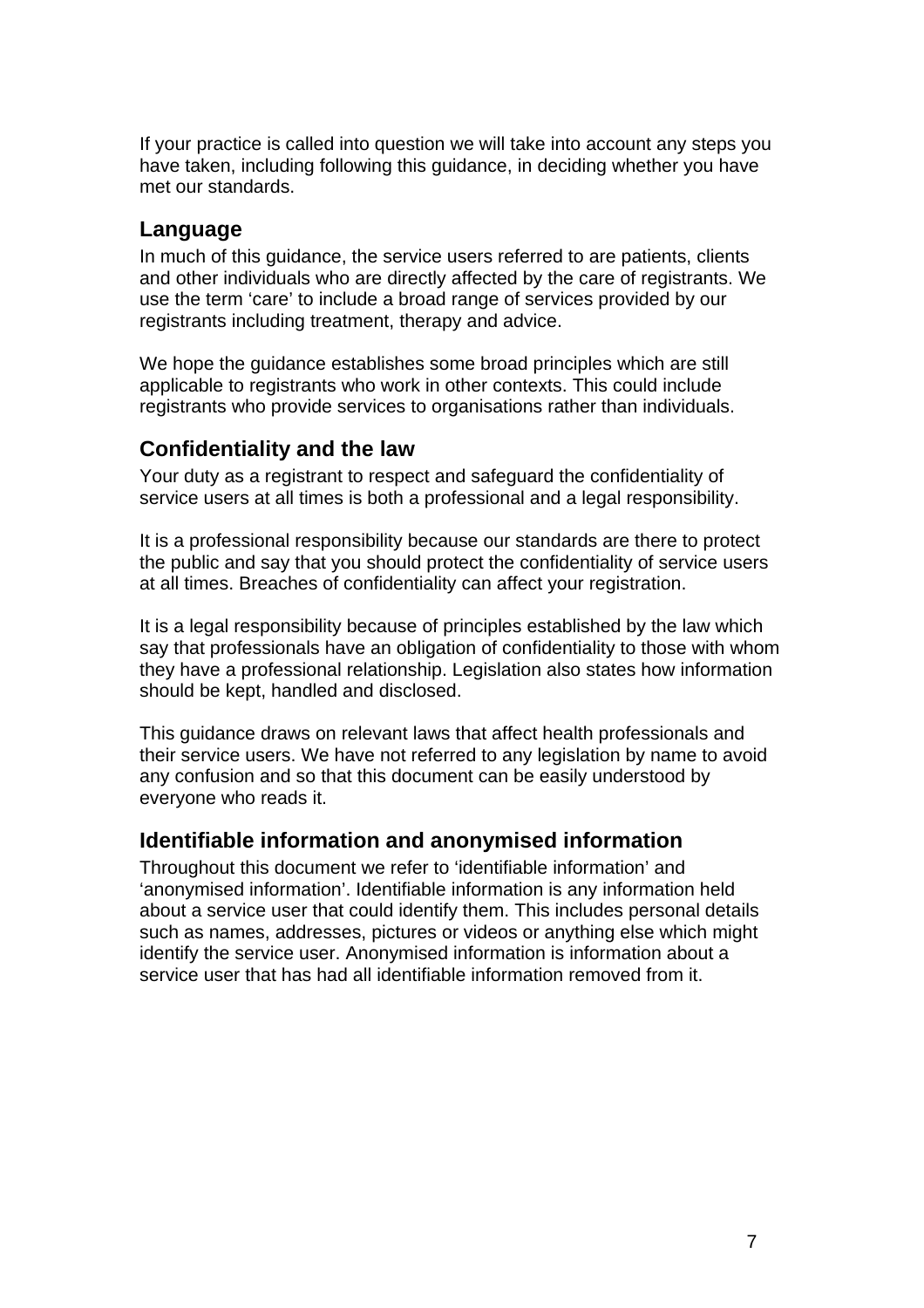# **Keeping information safe**

Our standards of conduct, performance and ethics say that:

## '**You must not knowingly release any personal or confidential information to anyone who is not entitled to it, and you should check that people who ask for information are entitled to it'**

and

## '**You must protect information in records against loss, damage, inappropriate access or tampering**'

This means that you need to take reasonable steps (such as those described above) to safeguard information about service users.

By 'reasonable steps' we mean that you need to take sensible, practical measures to make sure that information is kept safe. For example, you could store records in a locked container when moving them between clinics. If you run your own practice, you could develop a clear policy for your practice and provide training for your members of staff. Or you might ensure that you avoid having conversations about service users in public areas where others might be able to hear.

If you are employed your employer will normally have policies and guidelines on how you should store, handle and provide information to others. In the vast majority of circumstances following these policies will allow you to meet our standards comfortably. However, you still need to think about your own practice to make sure that you are protecting confidentiality at all times.

As a responsible professional it is important that you take appropriate action if it is brought to your attention that confidentiality has been broken, or if there might be a risk of this happening. You should inform your employer (if you have one) and take steps to try to make sure that the problem doesn't happen again.

If you feel that the policy of your employer might mean that confidentiality is put at risk you should contact your union or professional body for advice.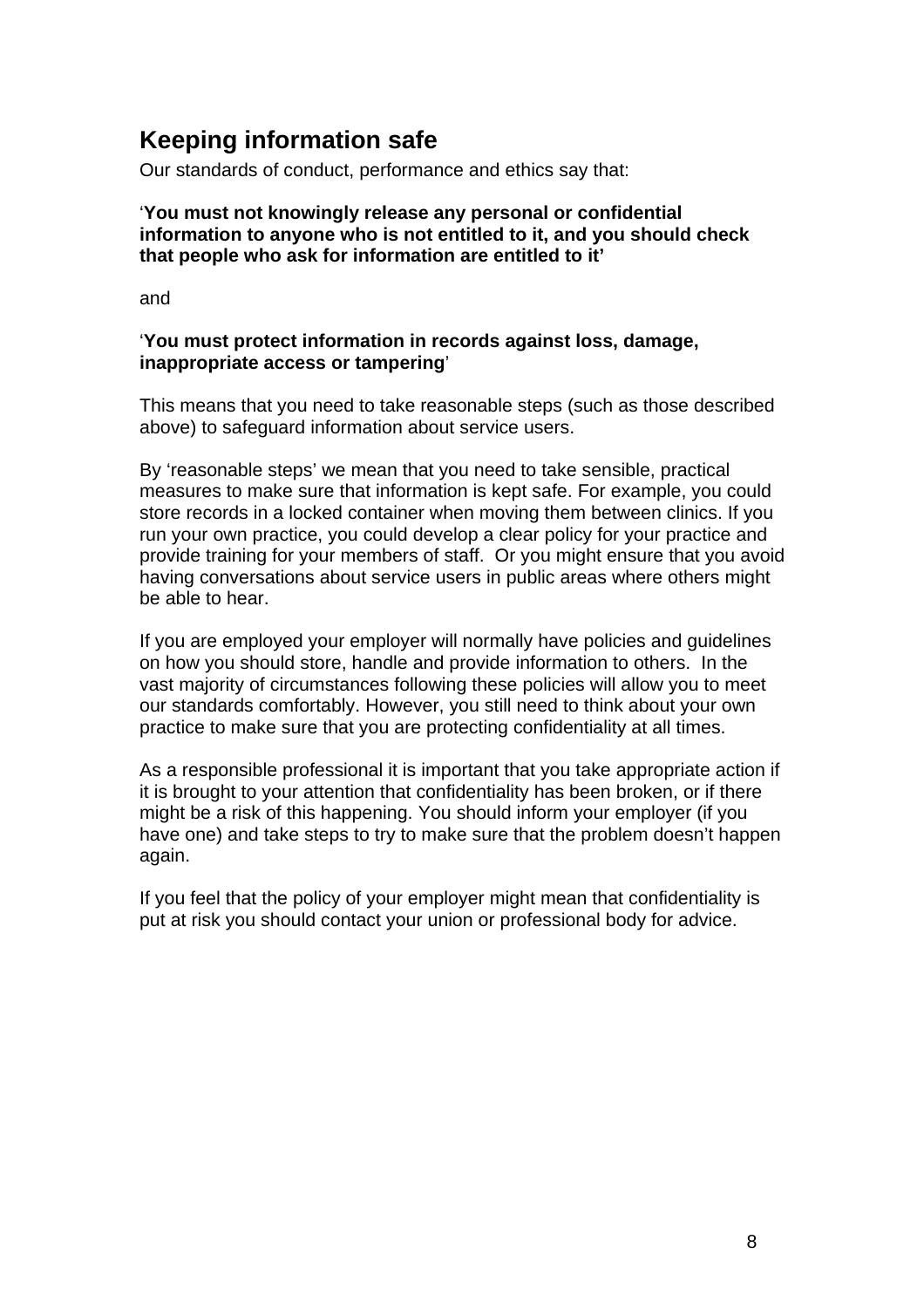# **Disclosing information**

## **Using information**

Our existing standards of conduct, performance and ethics say that:

## **'You must only use information about a service user to…continue to care for that person… or for purposes where that person has given you specific permission to use the information'**

When we refer to the 'use' of information we mean the handling of information in any way. This includes accessing information, as well as disclosing information to third parties and using information in research or teaching.

In particular, you should be aware that accessing information without good reason or authorisation is considered to be breaking confidentiality, even if this information is not passed on to a third party. It is good practice to limit your access to confidential information (wherever possible) to that which is relevant and necessary to protect the health and wellbeing of service users.

# **Consent and confidentiality**

Disclosure of identifiable information happens for a number of reasons. It can happen when making a referral to another health professional or when a service user asks for information to be given to a third party.

Any handling of information about service users touches on issues of consent and how this should be obtained. It is important that you seek and obtain informed consent before sharing or disclosing information or using information for reasons which are unrelated to care or the provision of services. There are some exceptions to this and we cover these later in this document.

By 'informed consent' we mean that the service user has enough information to make a decision about whether they give consent for information to be shared with others. Service users should be fully aware of why any information about them is to be shared or disclosed, how the information will be shared and to who the information will be given. They should also be informed of the likely impact upon their care or the services they receive if they do not consent.

There are two types of informed consent:

# **Implied consent**

If you are using identifiable information in order to care for a service user or provide services to them then in most circumstances you will have implied consent. Most service users will understand the importance of sharing information within the multidisciplinary team . If you are unsure whether you have implied consent you should obtain express consent.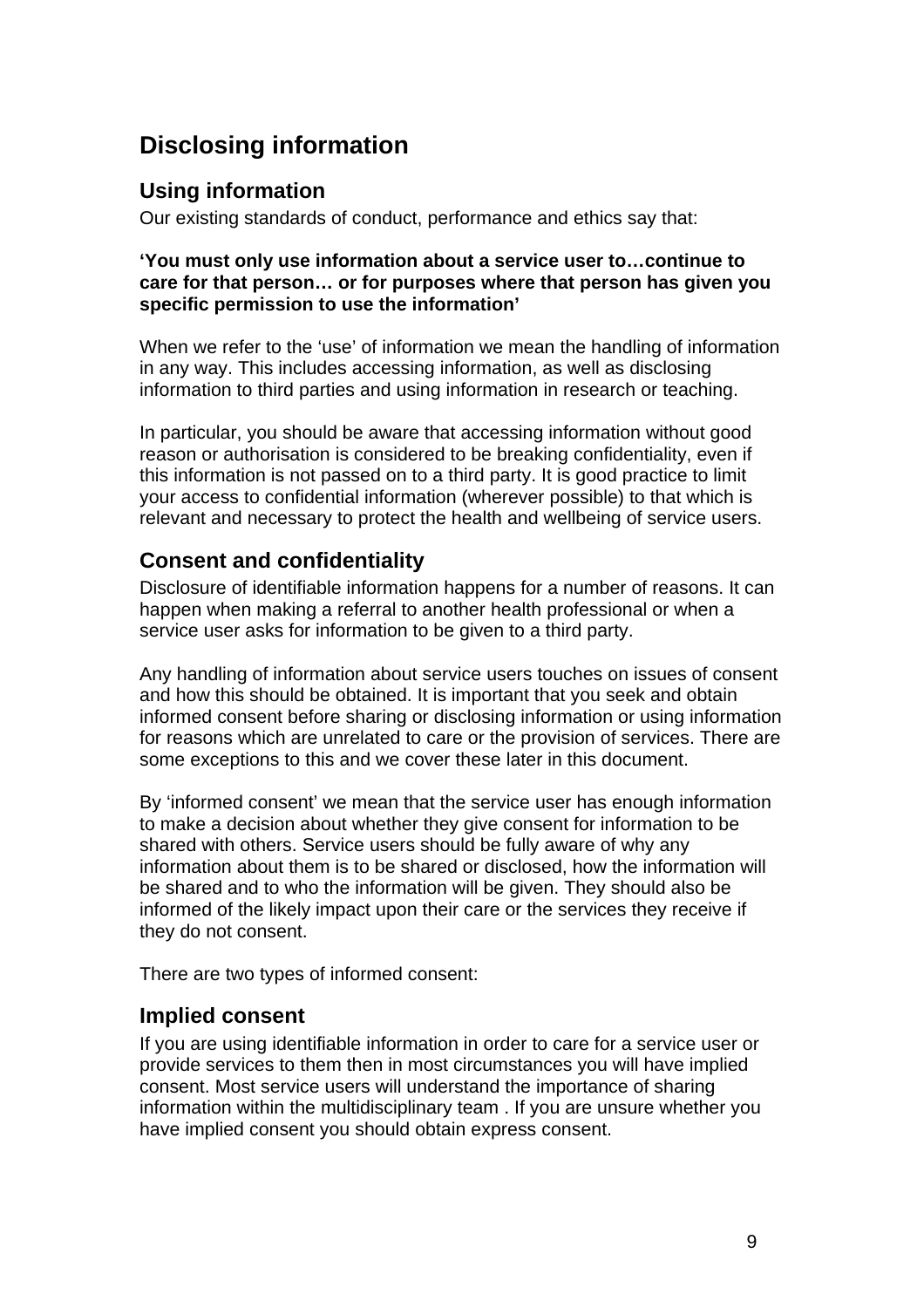# **Express consent**

This is where you are given specific consent to do something. It is necessary to gain express consent if you are using identifiable information for reasons which are unrelated to care or the provision of services. This might be when information is needed for use in teaching or research. It is also important to gain express consent where a service user has previously objected to information about them being shared with others.

This guidance deals with issues of consent wherever they are relevant to using information about service users.

## **Liaison with other professionals**

One of the most common reasons for disclosing confidential information will be liaising with other health professionals. This might include discussing a case with a colleague or making a referral to another health professional.

Sharing information is often part of good practice. Care or the provision of services to a service user is rarely undertaken by just one health professional and effective communication and sharing of information within the multidisciplinary team is often an important way of ensuring continuity of care.

Most service users will understand the importance of sharing information with members of the multidisciplinary team so you will normally have implied consent to do this. However, you should make sure when sharing information with other colleagues that:

- it is necessary to provide the information and the information provided is relevant;
- the professional receiving the information understands why it is being shared and that it should be kept confidential; and
- you explain to the service user the possible effect of not sharing information about their care or treatment or other services you are providing.

At all times you should act in the best interests of service users. This includes providing service users with enough information to ensure that they are able to make a decision about whether they give consent for information to be shared with others. You and your colleagues must respect the wishes of a service user if they object to information being shared.

It is important that you respect the informed wishes of service users. If you decide not to liaise with other professionals when you might reasonably be expected to, or if a service user asks you not to do so, it is important that you keep clear records of your considerations and are able to justify your decision.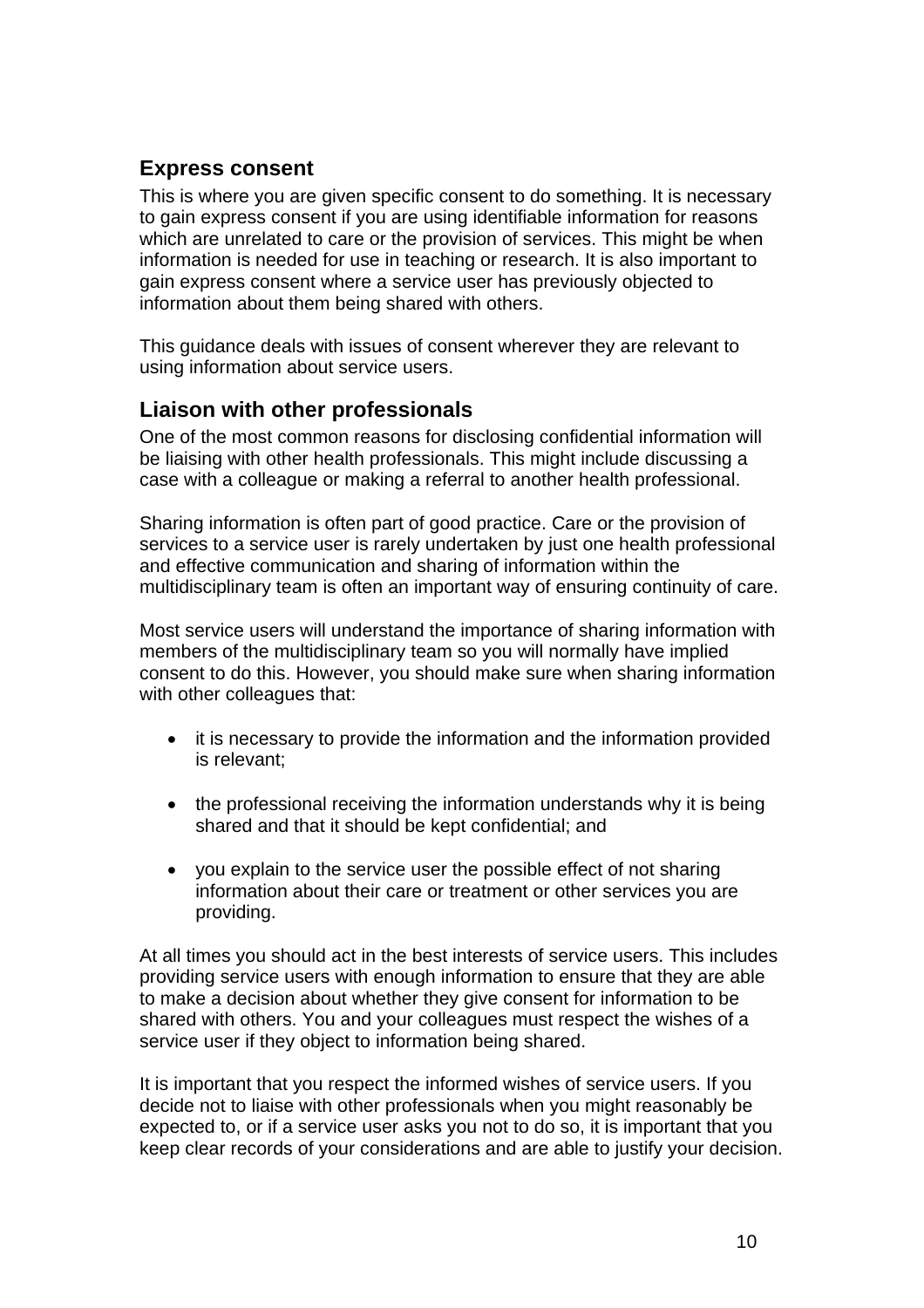If you are asked to disclose information, you should make sure that you only disclose the information that is relevant. If a request causes concern, for example, if it appears that the information requested is not relevant to the matters at hand, you should contact the individual requesting the information for clarification. You may also wish to seek legal advice or the advice of a union or professional body if you are a member.

## **Express consent**

It is important that specific, written consent is obtained if identifiable information is to be used for purposes unrelated to the care of a service user or if you have good reason to believe that you do not have implied consent. This might include when information is needed for use in research or teaching.

Anonymised information should always be used if this is satisfactory. You should consider how much information you need to change or remove to make sure that the confidentiality of the service user is protected. For example, you should consider whether the area in which you work means that it might be possible to identify the service user by their occupation or by their medical condition.

If identifiable information is necessary you should explain fully to the service user how the information is to be used and any risks in consenting to disclosure. You should make sure that consent is clearly documented in the notes. It is important that once consent is received you do not move beyond that consent without gaining further consent from the service user concerned.

Sometimes requests may be made for information to be disclosed to a third party who is not a health professional. This might be a request to send information to an insurance company or a solicitor*.*

You should take steps to make sure that you have consent to provide any information. For example, if the request has come directly from a solicitor, you should make sure that the service user consents to this information being supplied. You should also clearly document the disclosure and only disclose what you have been asked to.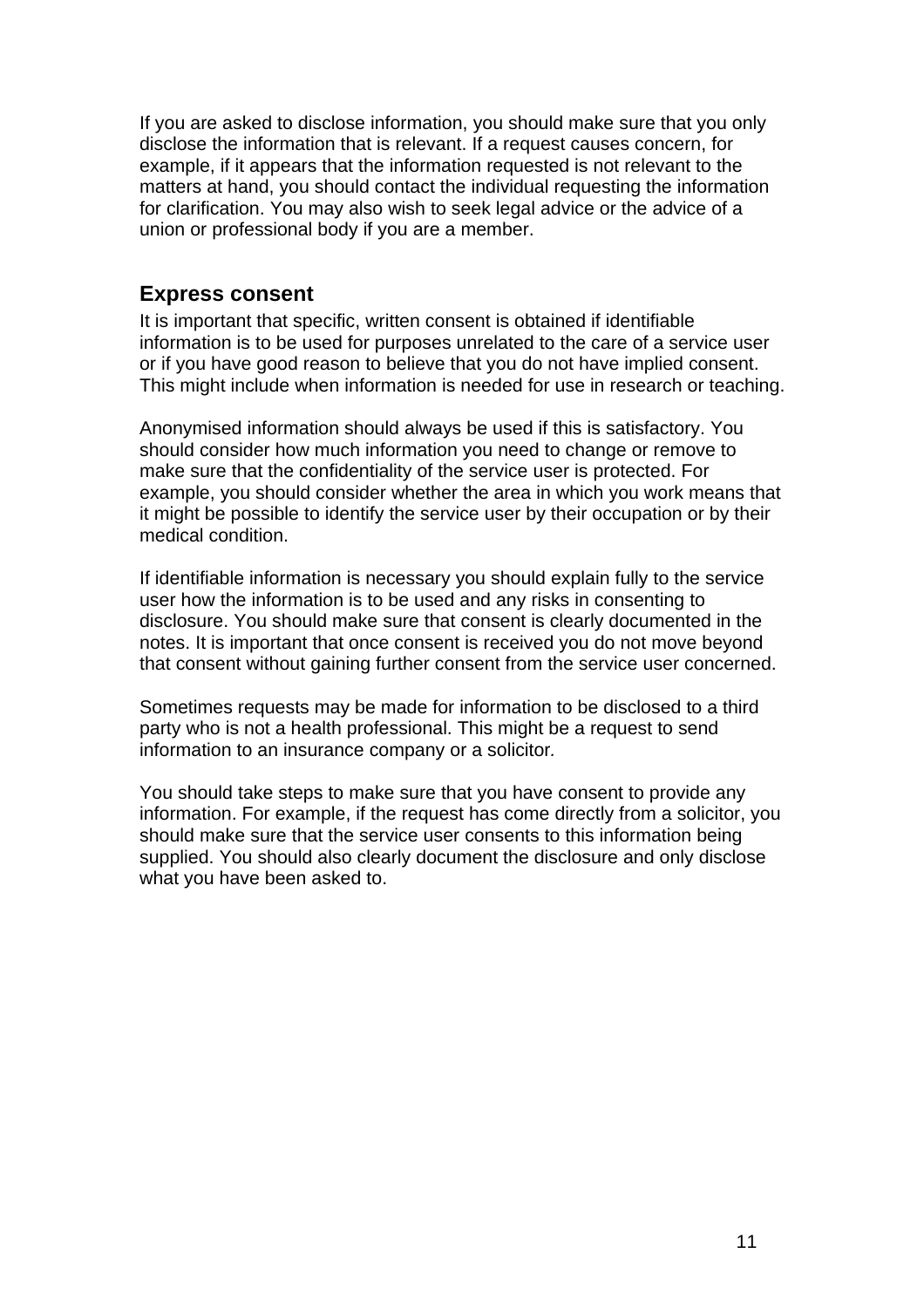# **Disclosure without consent**

There are a small number of circumstances where you might need to pass on information without consent, or when you have asked for consent, but it has been refused by the service user.

In circumstances where it is not possible to obtain consent (for example, in some emergencies) a decision to disclose information should be made if it is in the best interests of the service user.

It is important to make sure that a service user is able to give consent. By this we mean that the service user is able to understand the information given to them so that they can reach an informed decision about whether they want to consent or not.

Whether a service user is able to give consent will depend upon a number of different factors and considerations, including their capacity and age. This guidance does not deal with these issues in detail.

You should speak to your employer (if you have one) or professional body for further guidance. You can also find links to other helpful publications on our website: **www.hpc-uk.org**

## **Public interest disclosure**

Confidential information may be disclosed without consent or where consent has been withheld if it is in the public interest to do so.

This might be in circumstances where information is necessary to prevent a serious crime or serious harm to others. The public interest is determined by balancing the potential risk of harm to others if the information isn't disclosed against the possible consequences of disclosing the information. This includes taking into account the effect of disclosing the information upon the care, treatment or services you provide to the service user.

Disclosures in the public interest should be carefully considered. You should speak to your employer (if you have one). You may also wish to seek legal advice. You may be asked to justify a decision to disclose information in the public interest (or a decision not to disclose) so it is important that you keep clear records.

Appropriate steps should still be taken to obtain the consent of the service user, if possible, before disclosure occurs. They should be kept informed of the situation as far as possible.

However, this might not be possible or appropriate in some circumstances, such as when information is disclosed to prevent or detect a serious crime.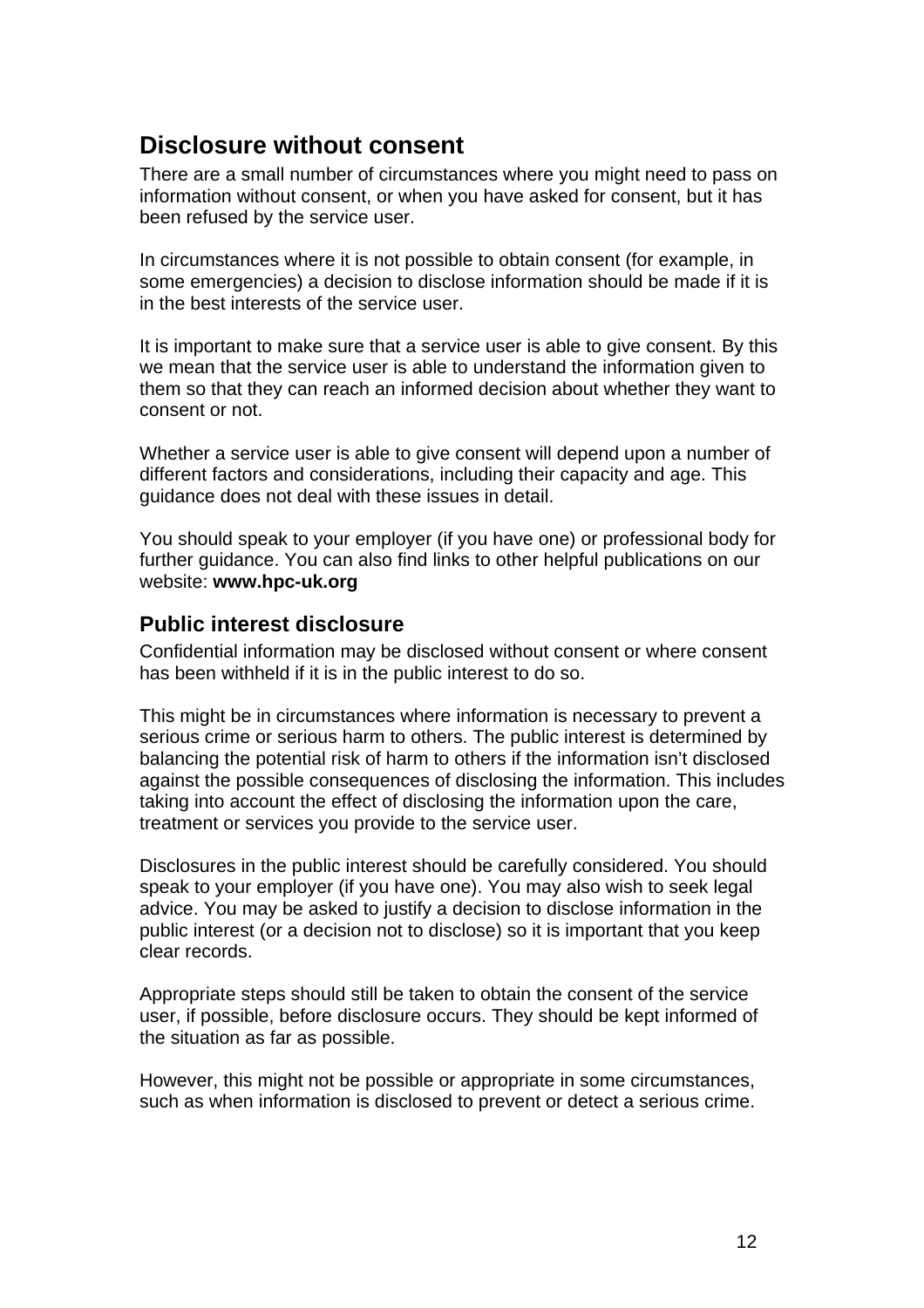# **Disclosures required by law**

The law describes who has rights to access information. For example, service users have a right to access information about themselves under the law. Although not every request for information will be made quoting the law, it is important that you respect service users' rights to obtain information about themselves.

Sometimes requests might be made directly under the law, for example when disclosure has been ordered by a court. You have to comply with requests to disclose information to comply with legal obligations.

You should inform the service user of the disclosure unless there are good reasons not to. You should also only provide the information requested and record the disclosure in the notes.

## **Disclosure to regulators**

There are a number of regulators such as the General Medical Council, the Healthcare Commission and us to whom disclosure of information might be necessary. This section refers to regulators of health professionals, as registrants are more likely to receive requests for information from these organisations. However, the guidance here is still relevant to other types of regulator.

We recognise that disclosing information to regulators can be problematic. Registrants are often hesitant about disclosing identifiable information because they are uncertain about how this information might be used. However, so that regulators can protect the public it is important that they are informed when there are concerns about the fitness to practise of a registered health professional. This is also related to your duties under our standards of conduct, performance and ethics.

# **Reporting concerns to regulators**

In the course of telling a regulator about your concerns you may need to include information about a service user. This might be because your concerns are about the treatment of a particular service user or group of service users.

If you need to disclose information about a service user you should make sure that:

- the information is relevant to your concerns;
- the service user's consent has been sought for the disclosure; and/or
- identifiable information, including names and addresses, has been removed; and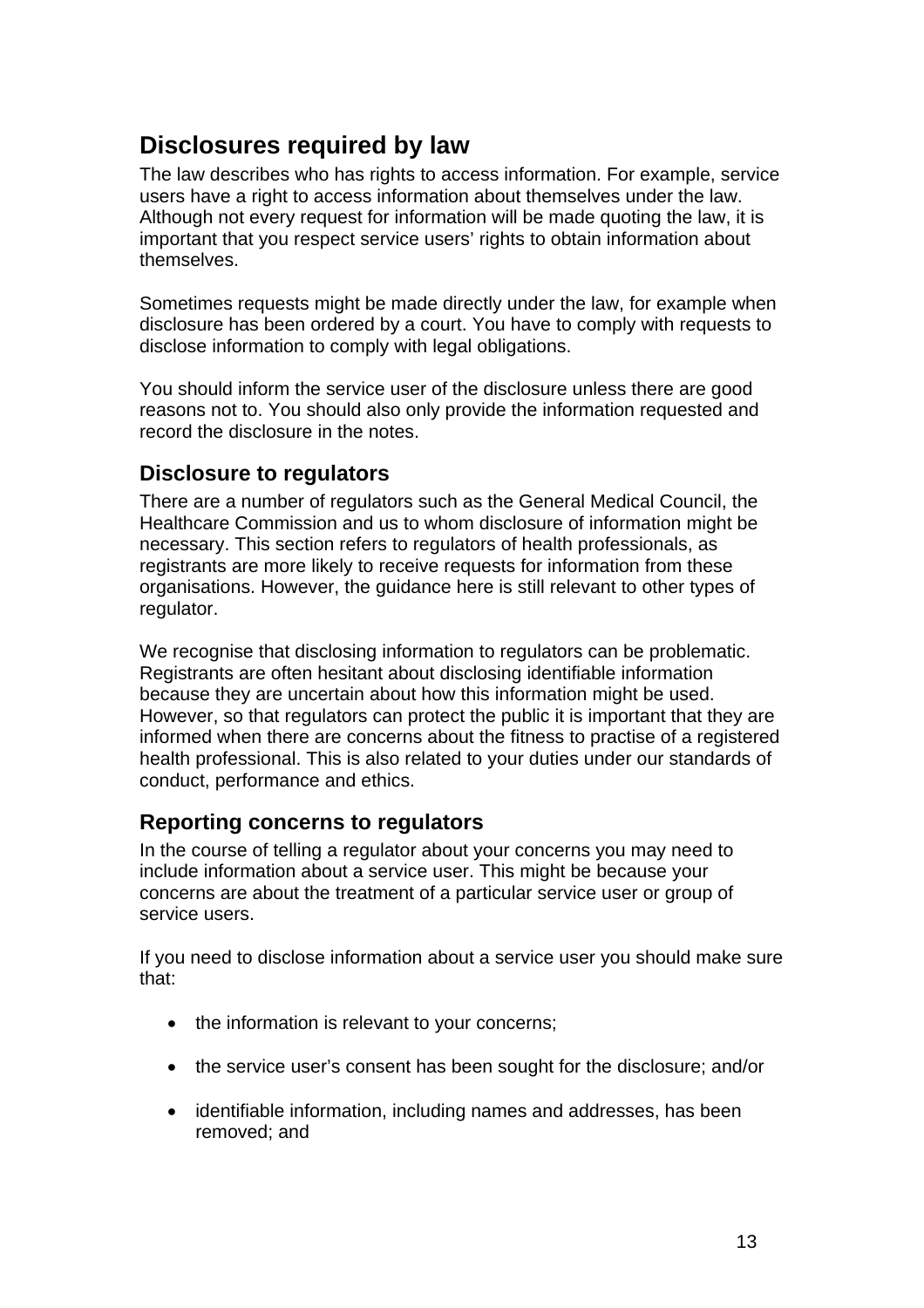• you appropriately record the reasons for the disclosure and can justify your decision if asked to.

You might also wish to discuss such matters with your line manager (if you have one) or a professional colleague.

If you are uncertain about whether to inform a regulator, what information to provide, or how the information will be used, you should contact the regulator for further advice.

## **Requests for information**

Sometimes requests are made by regulators for records in order to assist them in an ongoing investigation.

For example, if we are looking at a complaint about inadequate record keeping we might need to ask for copies of the records so that we can decide whether our standards have been met. Regulators often have powers to request information from anyone, apart from the health professional about whom an allegation has been made.

Such requests will often be made using 'statutory powers'. These are powers that a regulator has under law to request information to assist them in an investigation. You have to comply with such requests but it is good practice to inform service users (wherever possible) that information has been requested. You should take care that you only provide the information requested and provide anonymised or partially anonymised information when this is satisfactory.

If a request causes concern, for example, if it appears that the information requested is not relevant to the matters at hand, you should contact the regulator for clarification. You may also wish to seek legal advice or the advice of a union or professional body if you are a member.

## **The HPC, fitness to practise and identifiable information**

In the course of investigating the fitness to practise of a registrant, we may need to request identifiable information. We often need to ask for identifiable information because we need it to form part of the evidence at a hearing.

We sometimes use our statutory powers to request information. If we do so we will put this in writing and explain why we are asking for the information and how it will be used. Any information we use in the course of a hearing has to be anonymised and we will always take appropriate steps to make sure that confidentiality is protected. These include referring to a service user by their initials and holding hearings in private when necessary. We have a legal responsibility to handle such information responsibly and confidentially.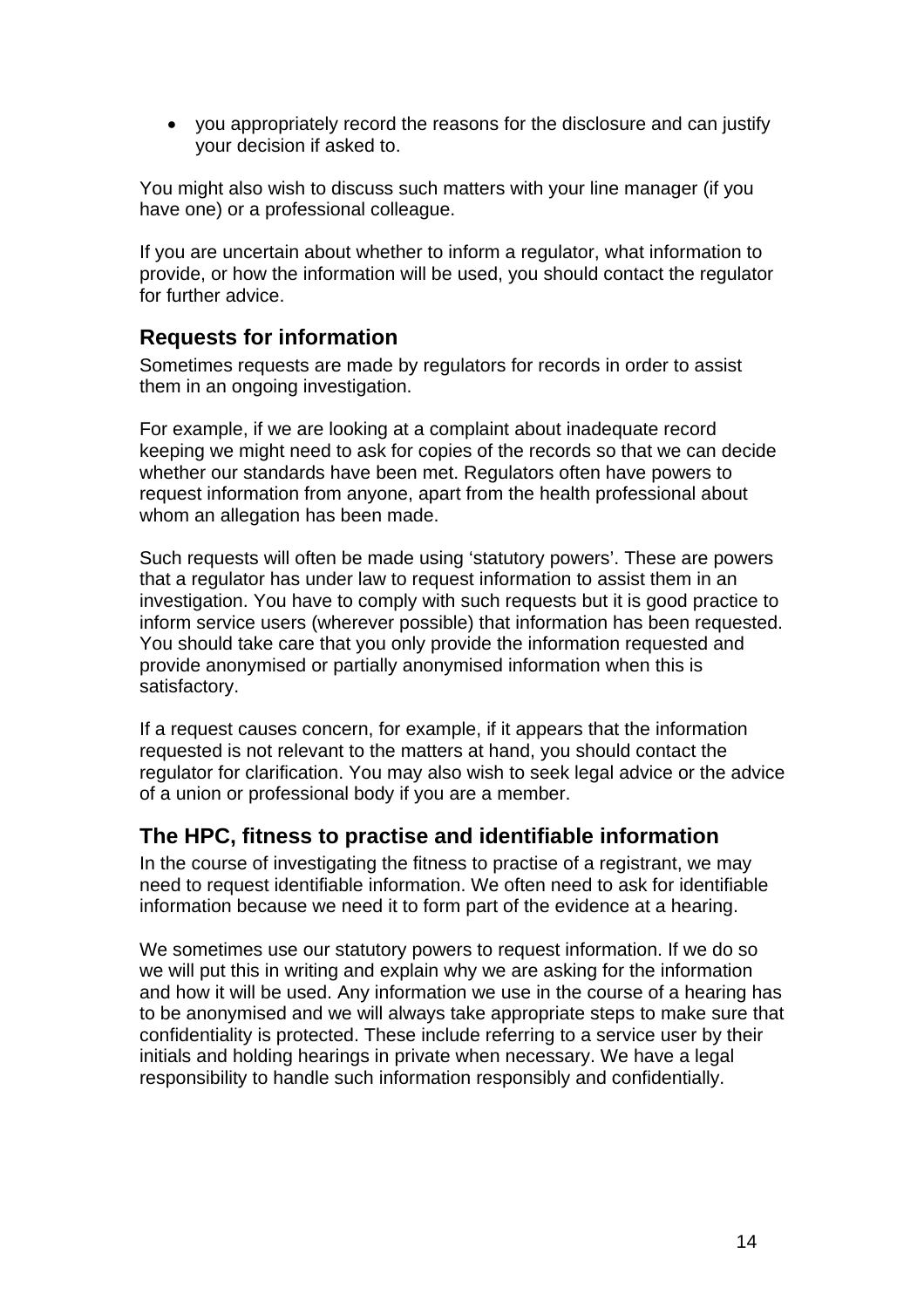# **Confidentiality and accountability**

As an autonomous health professional you are responsible and accountable for the decisions you make.

We feel that you are best placed to make practical decisions, taking into account the way in which you practice. You need to make informed, reasoned decisions about your own practice to make sure that you respect and safeguard the confidentiality of service users at all times. It is also important that you are able to justify the decisions you make.

# **More information**

If you have any questions, please do not hesitate to contact us. Please note, however, that we are unable to offer legal advice. You can contact us at the following address.

Health Professions Council Park House 184 Kennington Park Road London SE11 4BU

Telephone: 020 7582 0866

You can download copies of our standards documents and other publications from our website: **www.hpc-uk.org**

We recognise the valuable role played by professional bodies in representing and promoting the interests of their members. This often includes guidance and advice about good practice which can help you meet the standards that we set.

For a list of publications produced by other organisations that can help you meet our standards, please see our website.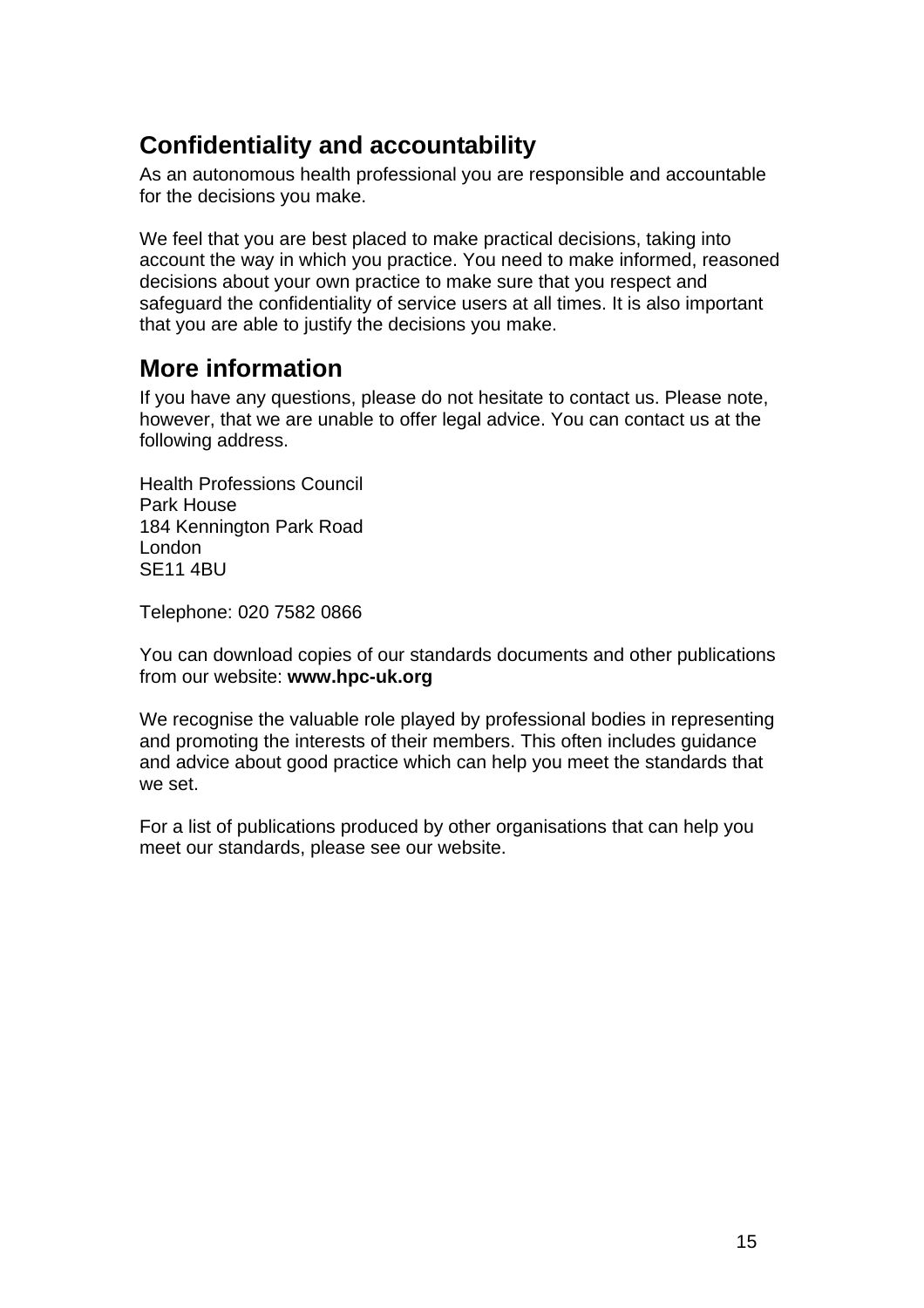# **Glossary**

#### **Anonymised information**

Information about a service user that has had all identifiable information removed from it.

## **Court order**

An order made by a judge or an officer of the court for something to happen.

#### **Express consent**

Specific consent, written or oral, for treatment or use of information.

#### **Fitness to practise**

When we say that someone is 'fit to practise', we mean that they have the skills, knowledge, character and health to do their job safely and effectively.

#### **Health professional**

A person whose work is concerned with improving and promoting the health and wellbeing of their service users in a variety of different ways and in a variety of different settings.

## **Identifiable information**

Any information that might identify a service user.

#### **Implied consent**

When a service user is aware of the potential for sharing information and their right to refuse and makes no objection.

## **Professional body**

These organisations do work which may include promoting the profession, representing members, curriculum frameworks, post registration education and training and continuing professional development.

## **Public interest disclosure**

Providing information without consent but where it might be needed to prevent serious harm.

## **Register**

A published list of health professionals who meet the HPC's standards. The Register is available on our website.

## **Registrant**

A health professional that appears on our Register.